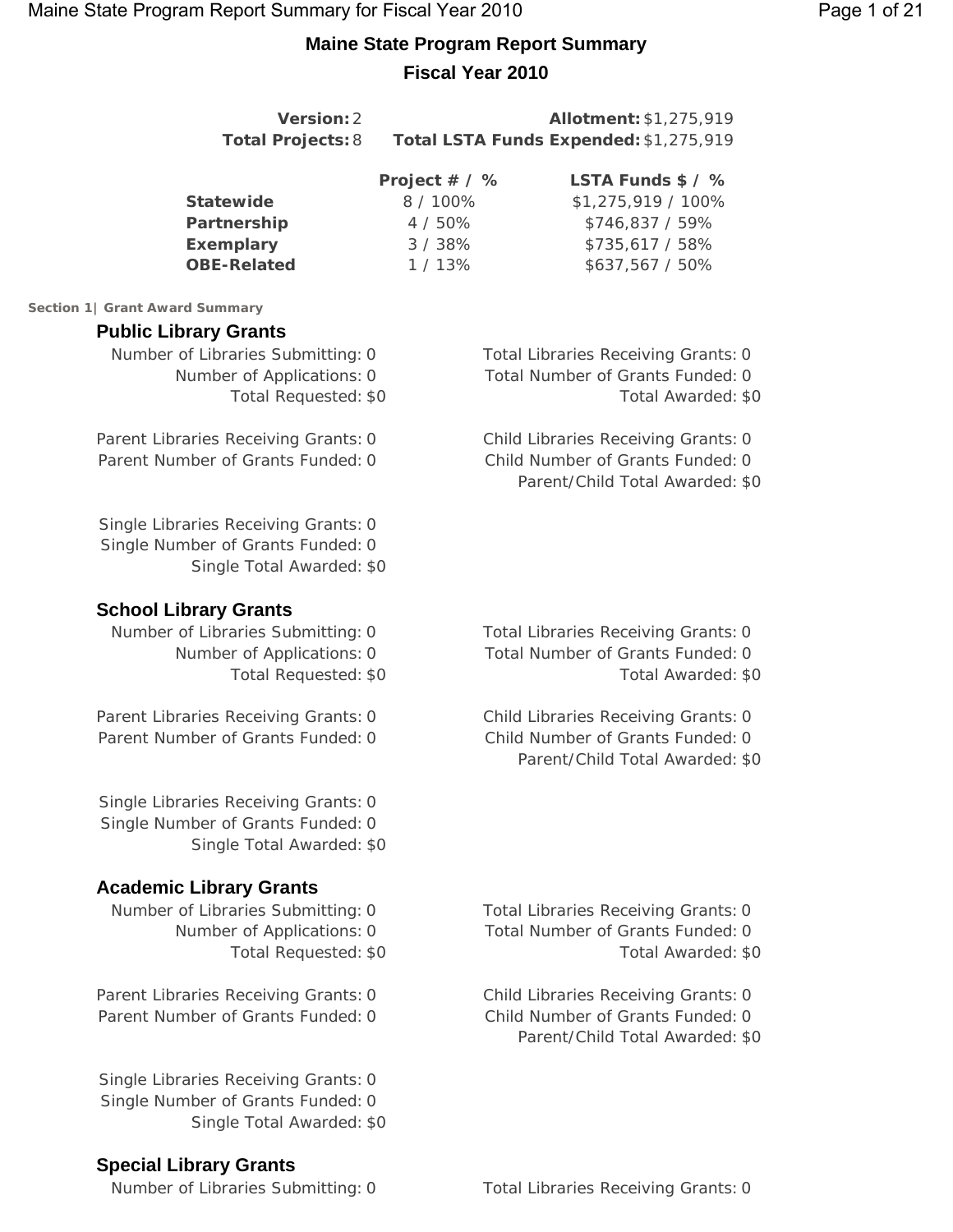| Maine State Program Report Summary for Fiscal Year 2010                                                |                                                                                                            | Page 2 of 21 |
|--------------------------------------------------------------------------------------------------------|------------------------------------------------------------------------------------------------------------|--------------|
| Number of Applications: 0<br>Total Requested: \$0                                                      | Total Number of Grants Funded: 0<br>Total Awarded: \$0                                                     |              |
| Parent Libraries Receiving Grants: 0<br>Parent Number of Grants Funded: 0                              | Child Libraries Receiving Grants: 0<br>Child Number of Grants Funded: 0<br>Parent/Child Total Awarded: \$0 |              |
| Single Libraries Receiving Grants: 0<br>Single Number of Grants Funded: 0<br>Single Total Awarded: \$0 |                                                                                                            |              |
| <b>Multi-Type Library Grants</b>                                                                       |                                                                                                            |              |
| Number of Libraries Submitting: 0                                                                      | Total Libraries Receiving Grants: 0                                                                        |              |
| Number of Applications: 0                                                                              | Total Number of Grants Funded: 0                                                                           |              |
| Total Requested: \$0                                                                                   | Total Awarded: \$0                                                                                         |              |
| Parent Libraries Receiving Grants: 0                                                                   | Child Libraries Receiving Grants: 0                                                                        |              |
| Parent Number of Grants Funded: 0                                                                      | Child Number of Grants Funded: 0                                                                           |              |
|                                                                                                        | Parent/Child Total Awarded: \$0                                                                            |              |
| Single Libraries Receiving Grants: 0                                                                   |                                                                                                            |              |

Single Number of Grants Funded: 0 Single Total Awarded: \$0

## **SLAA Library Grants**

Number of Libraries Submitting: 1 Total Libraries Receiving Grants: 1 Number of Applications: 8 Total Number of Grants Funded: 8

Parent Number of Grants Funded: 0 Child Number of Grants Funded: 0

Single Libraries Receiving Grants: 1 Single Number of Grants Funded: 8 Single Total Awarded: \$1,275,919

Total Requested: \$1,275,919 Total Awarded: \$1,275,919

Parent Libraries Receiving Grants: 0 Child Libraries Receiving Grants: 0 Parent/Child Total Awarded: \$0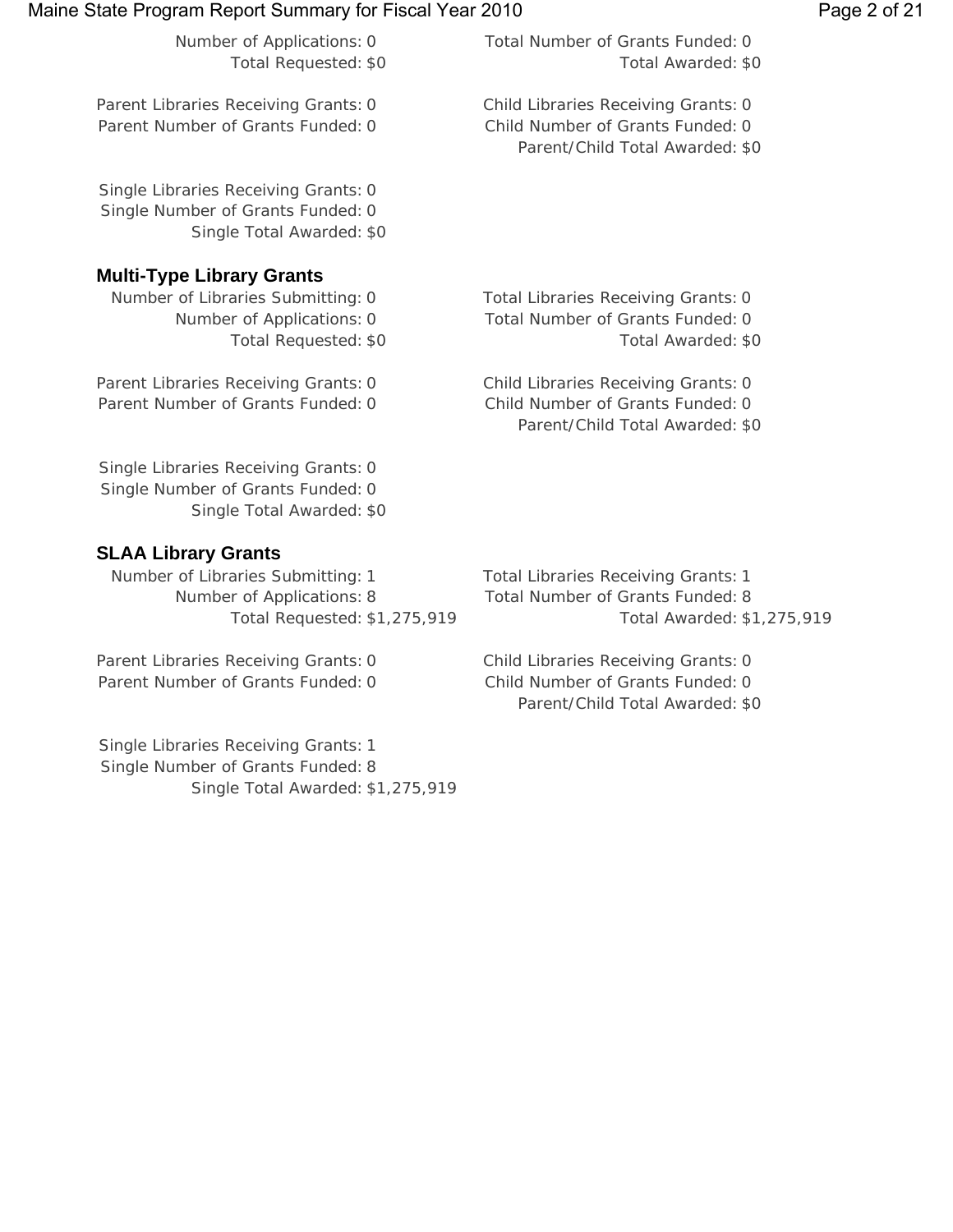## Maine State Program Report Summary for Fiscal Year 2010 **Page 3 of 21** Page 3 of 21

## **Section 2 | OBE Summary**

**Q1:** What progress did you make in implementing OBE during this reporting period?

The Maine Regional Library System District Consultants require that workshop/meeting/continuing education (CE) attendees complete evaluation forms following each event. These evaluation forms ask attendees to list the changes they anticipate making in their library programs to best meet the needs of their patrons as a result of attending the session(s). The consultants then follow up with emails and/or postings to listservs to reinforce and encourage libraries to implement those changes. It is evident from follow-up conversations on our listserv that these events have impact. The MELIBS listserv has 1432 subscribers and the PublicLibDirectors listserv has 104 subscribers so even those who don't attend benefit from conversations taking place after an event. Pre-planning for new continuing education events focus on outcome-based results and address real needs in the field. The post-event surveys have been done to learn what changes actually took place following a C.E. event by asking librarians direct questions about implementing new policies, procedures and impact on future planning. The district consultants have implemented successful follow-up support for libraries.

**Q2:** Briefly describe your state's results in meeting its identified OBE goal(s) this reporting period.

Current work toward outcome based evaluations is as follows. Orientation for New Public Library Directors: The district consultants re-tooled this yearly event based on survey feedback from previous years but also based upon follow-up meetings with participants in the months after the training. It became apparent that the key for new directors is their ability to effectively use the Maine State Library's information-rich website as well as putting faces to MSL staff that they may have only had email or phone contact in previous interactions. The focus on the training was hands on and interactive with laptops and a live tour of the website. In addition, hand-on laptops provide opportunities for new directors to subscribe to listservs, discover new ways of finding information, and leave with an understanding of the state and federal funding that impacts their libraries. Spring Council Meeting-Security in Libraries: The purpose of these 3 training events was to increase skills and knowledge about keeping library spaces secure but welcoming places for all patrons and staff. Proper conduct policies and techniques for effective enforcement of those policies was the focus of the three presentations. The total attendance statewide was 187 library staff. Post-training surveys indicated that 100% of attendees were or would be implementing policy changes or training staff and volunteers based upon skills and knowledge attained during these programs. Requests for follow-up and expanded training will be implemented for Spring 2012. Based upon these samples, we are utilizing surveys and listservs post-training to learn the impact on libraries of these sessions. We have begun posting PowerPoints, papers and links to websites following each training event to allow participants (as well as those unable to attend) to revisit the information provided when they need to as well as to expand the current resources we have available.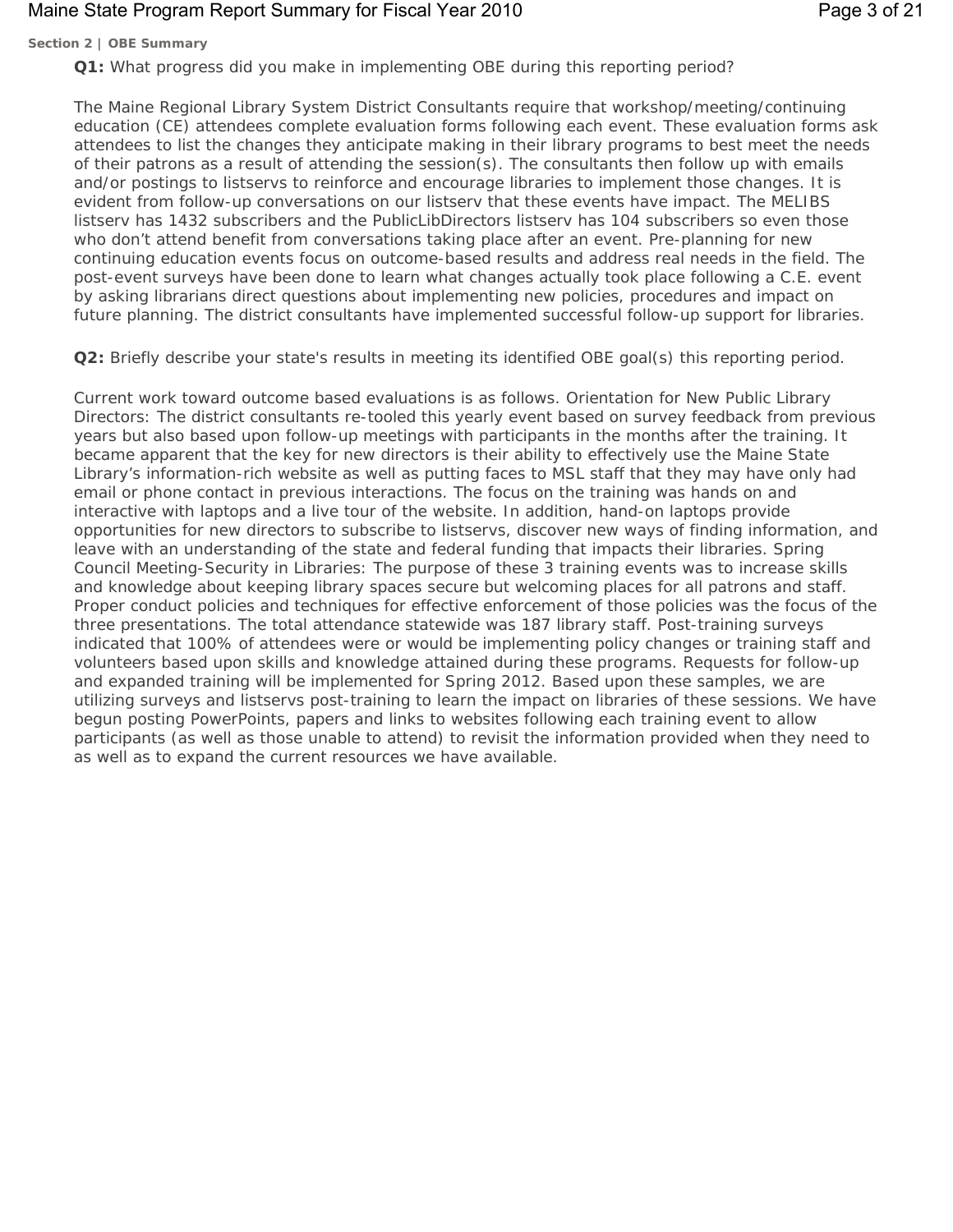## Maine State Program Report Summary for Fiscal Year 2010 **Page 4 of 21** Page 4 of 21

**Section 3** 

| <b>Project Reports</b>                                |                                                                |
|-------------------------------------------------------|----------------------------------------------------------------|
| <b>Project Code:</b>                                  | 2010-ME-41405                                                  |
| <b>Project Title:</b>                                 | <b>Project Number:</b>                                         |
| Administration                                        | 1.                                                             |
| <b>Library Name:</b>                                  | <b>Project Director:</b>                                       |
| Maine State Library                                   | Linda Lord                                                     |
| <b>Phone Number:</b>                                  | Email:                                                         |
| 207-287-5620                                          | linda.lord@maine.gov                                           |
| <b>Library Building:</b>                              |                                                                |
| Maine State Library                                   |                                                                |
| <b>LSTA Funds Expended:</b>                           | <b>Cash Match:</b>                                             |
| \$30,610                                              | \$94,346                                                       |
| <b>In Kind Contributions:</b>                         | <b>Total Cost:</b>                                             |
| $\mathcal{L}$                                         | \$124,956                                                      |
| <b>Number of Persons Served:</b>                      |                                                                |
| <b>LSTA Purpose:</b>                                  | State Goal:                                                    |
| Services for lifelong learning                        | 1. Partnering for expansion of library<br>resources & services |
| <b>IMLS Primary Performance Category:</b>             | <b>IMLS Secondary Performance Category:</b>                    |
| Provide access to information, resources<br>and ideas | Enhance a lifetime of learning opportunities                   |
| <b>Primary Users:</b>                                 | <b>Secondary Users:</b>                                        |
| Statewide public                                      |                                                                |
| <b>Primary Services:</b>                              | <b>Secondary Services:</b>                                     |
| <b>SLAA LSTA Administration</b>                       |                                                                |
| <b>Start Date:</b>                                    | <b>End Date:</b>                                               |
| 10/1/2009                                             | 9/30/2011                                                      |
| Statewide?                                            | Partnership?                                                   |
| Exemplary?                                            | OBE-Related?                                                   |
| <b>Project Purpose:</b>                               |                                                                |

The following information is from the State of Maine Administrative and Accounting Manual, Section 50.20.60.: "The Statewide Central Services Cost Allocation Plan (STACAP) is used to identify and assign central services costs. Most government units provide certain services such as accounting, computing, payroll, service, motor transport, etc. to operating agencies on a centralized basis. Since federally supported awards are performed within the individual operating agencies, a process is necessary to identify these central service costs and assign them to benefiting activities on reasonable and consistent bases. The federally reviewed and approved, statewide, central service cost allocation plan (STACAP) provides that process.

## **Project Activities/Methods:**

The following information is also from the State of Maine Administrative and Accounting Manual, Section 50.20.60: "The Financial Reporting and Analysis Division of the Office of the State Controller prepares, administers, and submits to the federal government an annual central services cost allocation plan (STACAP) for the State. One part of the plan justifies and reconciles the activities of the billed State central services (internal service and self-insurance). A second part allocated the allowable costs of other State central services benefiting agencies expending federal awards." It is this second part that pertains to the Maine State Library's acceptance of LSTA funds.

## **Project Outputs:**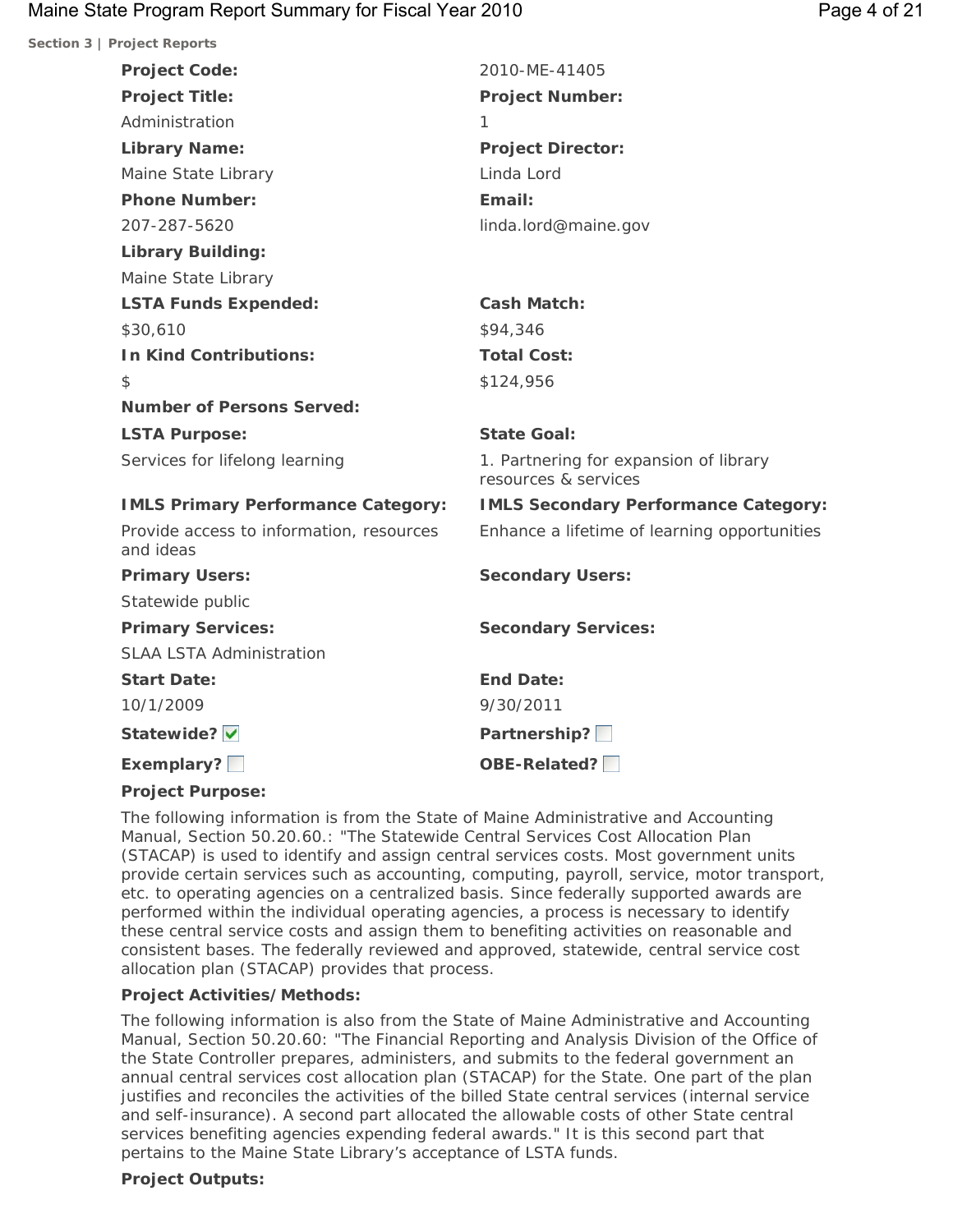## Maine State Program Report Summary for Fiscal Year 2010 **Page 5 of 21** Page 5 of 21

The purpose of the STACAP is to defray the cost of State of Maine central services. The Maine Department of Administrative and Financial Services is responsible for services that provide hearing and electricity, as well as protecting, cleaning and maintaining the Maine State Library facility.

| <b>Project Outcomes:</b>                                     |                                                                 |
|--------------------------------------------------------------|-----------------------------------------------------------------|
| <b>Other Results:</b>                                        |                                                                 |
| <b>Anecdotal Info:</b>                                       |                                                                 |
| <b>Exemplary Reason:</b>                                     |                                                                 |
| <b>Project Code:</b>                                         | 2010-ME-41403                                                   |
| <b>Project Title:</b>                                        | <b>Project Number:</b>                                          |
| Books By Mail                                                | 2                                                               |
| <b>Library Name:</b>                                         | <b>Project Director:</b>                                        |
| Maine State Library                                          | Christopher Boynton                                             |
| <b>Phone Number:</b>                                         | Email:                                                          |
| 207-287-5650                                                 | chris.boyton@maine.gov                                          |
| <b>Library Building:</b>                                     |                                                                 |
| Maine State Library                                          |                                                                 |
| <b>LSTA Funds Expended:</b>                                  | <b>Cash Match:</b>                                              |
| \$150,825                                                    | \$1,033,130                                                     |
| <b>In Kind Contributions:</b>                                | <b>Total Cost:</b>                                              |
| \$                                                           | \$1,183,955                                                     |
| <b>Number of Persons Served:</b>                             |                                                                 |
| 5,230                                                        |                                                                 |
| <b>LSTA Purpose:</b>                                         | <b>State Goal:</b>                                              |
| Services to persons having difficulty using<br>libraries     | 2. Improving library services to citizens with<br>special needs |
| <b>IMLS Primary Performance Category:</b>                    | <b>IMLS Secondary Performance Category:</b>                     |
| Provide access to information, resources<br>and ideas        | Enhance a lifetime of learning opportunities                    |
| <b>Primary Users:</b>                                        | <b>Secondary Users:</b>                                         |
| People with special needs                                    | Homebound persons                                               |
| <b>Primary Services:</b>                                     | <b>Secondary Services:</b>                                      |
| Information Access and Services, Outreach<br><b>Services</b> | Books-by-mail, Homebound services                               |
| <b>Start Date:</b>                                           | <b>End Date:</b>                                                |
| 10/1/2009                                                    | 9/30/2011                                                       |
| Statewide? V                                                 | Partnership?                                                    |
| Exemplary?                                                   | OBE-Related?                                                    |
| <b>Droiget Durnoco</b>                                       |                                                                 |

## **Project Purpose:**

The Books by Mail (BBM) program is one of the Outreach Services of the Maine State Library. This service helps to meet the library needs of the more than 200,000 citizens in our large rural state (33,125 square miles with a population of 1,318,301) who live in towns without local libraries or in towns with public libraries open less than 15 hours a week. More details about the program may be found at http://www.maine.gov/msl/outreach/booksbymail/

## **Project Activities/Methods:**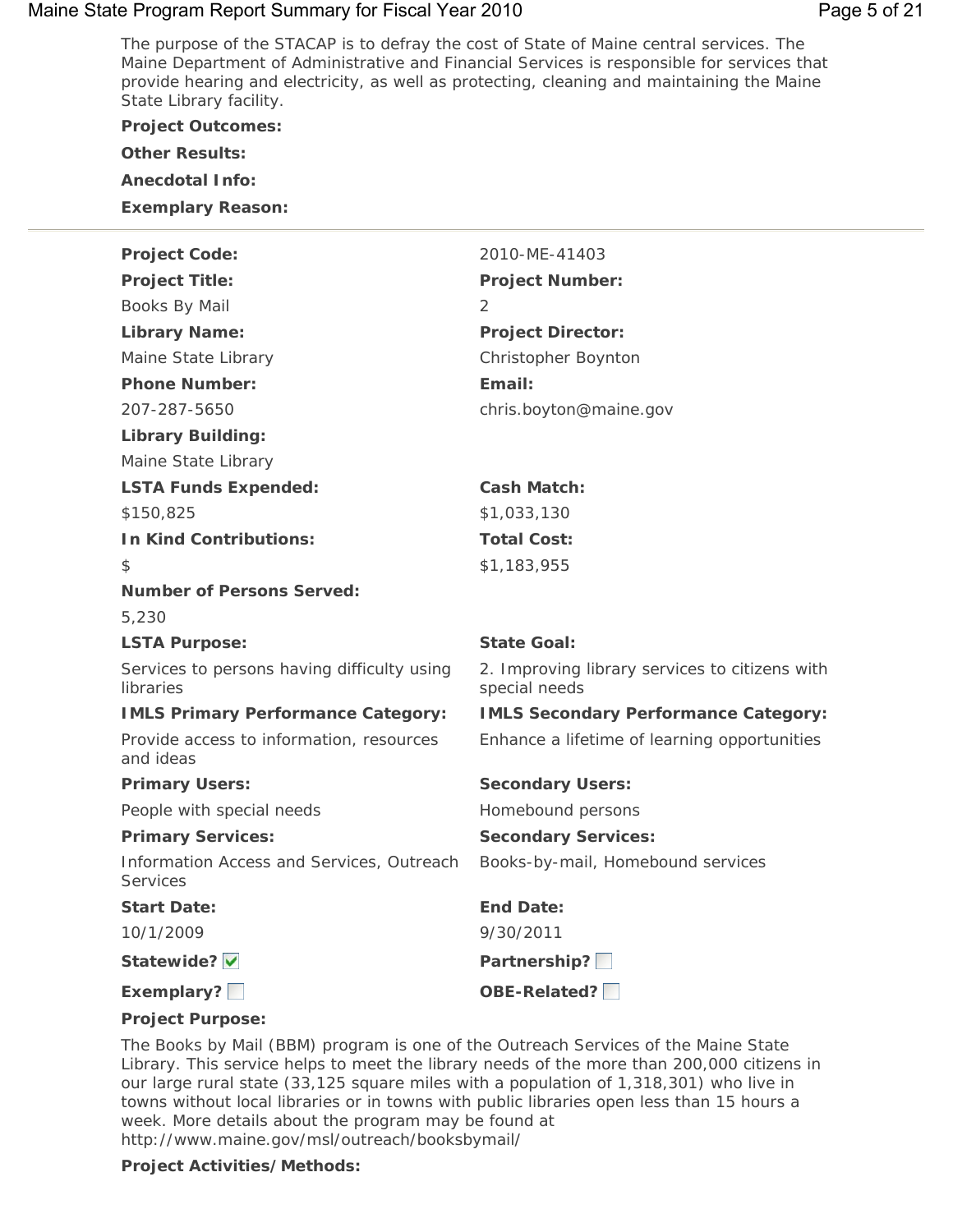## Maine State Program Report Summary for Fiscal Year 2010 **Page 6 of 21** Page 6 of 21

Rural and disabled/home bound Maine residents utilize the Books by Mail service from their homes. Patrons who do not have Internet access may make selections from paper catalogs. These are mailed to patrons upon request. Those who have the capacity to go o line can request and renew materials via an online public access catalog (OPAC) that is part of a state-wide consortium, MINERVA. Users are able to request anything available from the shared database through the OPAC. A formal reader advisory service allows users to request a specialized, recommended, reading list; the method for requesting is a form which is mailed to users and which may also be completed online. A summer reading program is conducted for the benefit of children enrolled in the Books by Mail program. MSL pays postage to and from for homebound patrons. All others pay return postage only. A Maine State toll free phone number is provided to users. Materials selection and information about the program are available online. All state-wide licensed online databases are available to Books by Mail Patrons as well. Promotion of this program has taken place yearly at the Common Ground Fair, a very popular activity attended by rural Maine citizens. Over half of the people visiting the information booth asked questions about the Books by Mail program. Over 50,000 people attended the fair this year. Maine State Library Outreach staff also attended the town of Whitefield's "Education Celebration," where the Books by Mail service to that community was also promoted. LSTA funds for this project totals \$150,825. Staff salaries total \$111,478 for 2.3 FTE and project costs of \$39,347 are predominately for postage.

## **Project Outputs:**

375 residents (276 adults and 99 juveniles, K-12) who cannot access library services Due to limited local library service, geographic isolation and/or disability have requested materials and resources from the Maine State Library's Books by Mail program. 24,219 titles and 44,796 copies are in the Books by Mail collection. Materials are also available to users from over 60 other libraries through the state's Minerva system. These numbers are not counted in the BBM circulation figures. 17,729 items were loaned by the Books by Mail program to the Maine State Library's BBM patrons. 3,387 items were sent out through Minerva's interlibrary loan service. 15,190 items were borrowed by Maine State Library's Books by Mail patrons from Minerva member libraries.

## **Project Outcomes:**

The recreational and informational needs of Maine's rural and homebound residents are met by this program. Many home-schoolers also rely on materials from this program to obtain needed resources. Rural citizens in Maine are challenged by distance to obtain quality library services. The Books by Mail program is a statewide service that serves an important purpose in Maine

## **Other Results:**

MSL Outreach Services frequently receives feedback from users who find that access to interlibrary loan vastly increases the usefulness of the program.

## **Anecdotal Info:**

Feedback from surveys, notes, cards and other correspondence to the Books By Mail program: Thank you so much for the kindness with which you do your work / I am so very grateful for the Books-by-mail service! / I cannot tell you how much I love the books by mail program!

## **Exemplary Reason:**

| <b>Project Code:</b>          | 2010-ME-41400                                      |
|-------------------------------|----------------------------------------------------|
| <b>Project Title:</b>         | <b>Project Number:</b>                             |
| Maine Regional Library System | 3                                                  |
| <b>Library Name:</b>          | <b>Project Director:</b>                           |
| Maine State Library           | Janet McKenney, Director of Library<br>Development |
| <b>Phone Number:</b>          | Email:                                             |
| 207-287-5620                  | janet.mckenney@maine.gov                           |
| Library Building:             |                                                    |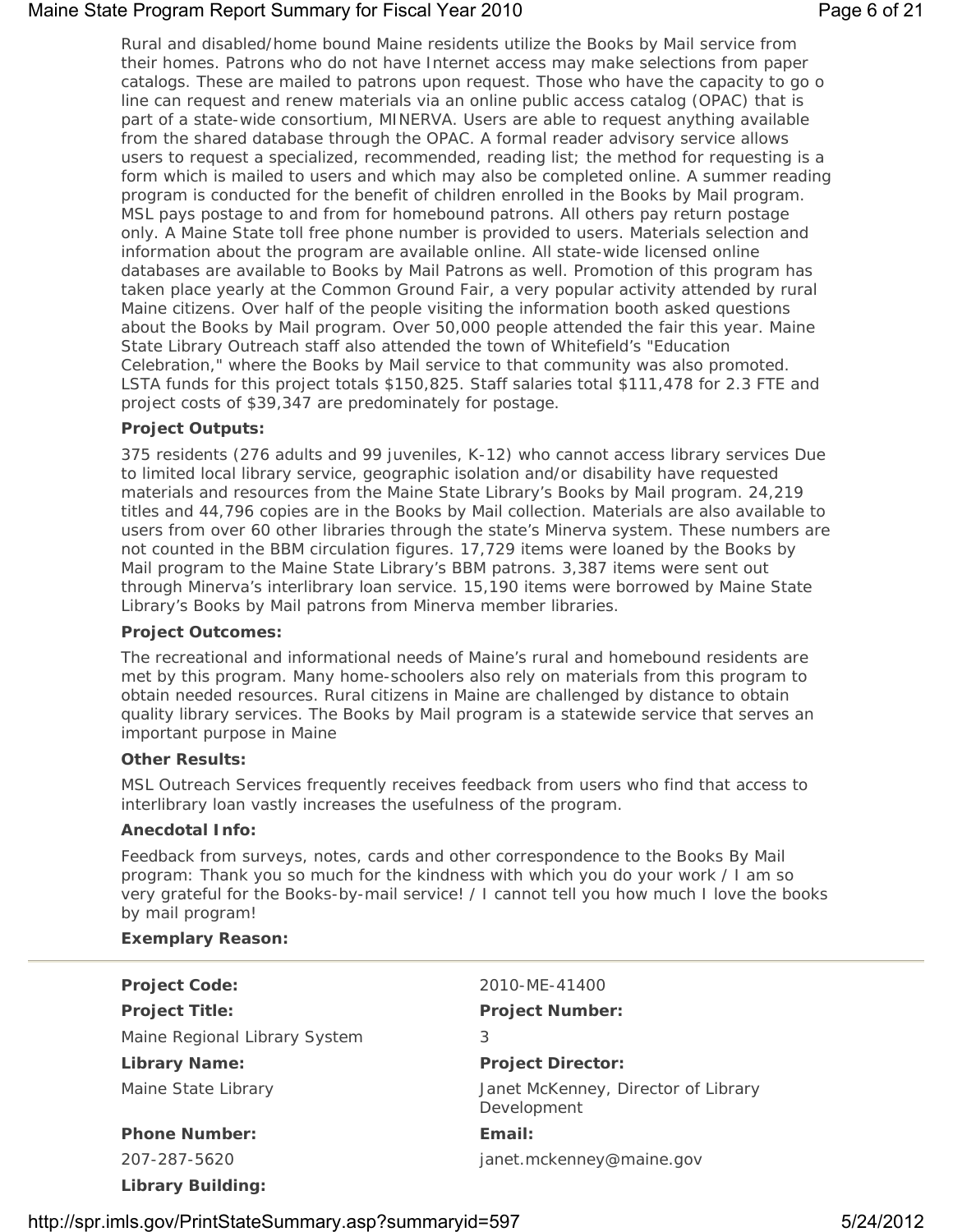## Maine State Program Report Summary for Fiscal Year 2010 **Page 7 of 21** Page 7 of 21

| Maine State Library                                                                                       |                                                                                                                                                                                                          |
|-----------------------------------------------------------------------------------------------------------|----------------------------------------------------------------------------------------------------------------------------------------------------------------------------------------------------------|
| <b>LSTA Funds Expended:</b>                                                                               | <b>Cash Match:</b>                                                                                                                                                                                       |
| \$637,567                                                                                                 | \$68,595                                                                                                                                                                                                 |
| <b>In Kind Contributions:</b>                                                                             | <b>Total Cost:</b>                                                                                                                                                                                       |
| \$                                                                                                        | \$706,162                                                                                                                                                                                                |
| <b>Number of Persons Served:</b>                                                                          |                                                                                                                                                                                                          |
| 800,000                                                                                                   |                                                                                                                                                                                                          |
| <b>LSTA Purpose:</b>                                                                                      | <b>State Goal:</b>                                                                                                                                                                                       |
| Services for lifelong learning                                                                            | 1. Partnering for expansion of library<br>resources & services                                                                                                                                           |
| <b>IMLS Primary Performance Category:</b>                                                                 | <b>IMLS Secondary Performance Category:</b>                                                                                                                                                              |
| Provide access to information, resources<br>and ideas                                                     | Enhance a lifetime of learning opportunities                                                                                                                                                             |
|                                                                                                           |                                                                                                                                                                                                          |
| <b>Primary Users:</b>                                                                                     | <b>Secondary Users:</b>                                                                                                                                                                                  |
| Library staff and volunteers, Statewide<br>public                                                         |                                                                                                                                                                                                          |
| <b>Primary Services:</b>                                                                                  | <b>Secondary Services:</b>                                                                                                                                                                               |
| Information Access and Services,<br>Interlibrary Loan, Staff Development<br><b>Education and Training</b> | Information & referral (I&R), Reference<br>services, Document and materials delivery,<br>Resource sharing, Customer services skills,<br>Library science education and skills,<br><b>Technical skills</b> |
| <b>Start Date:</b>                                                                                        | <b>End Date:</b>                                                                                                                                                                                         |
| 10/1/2009                                                                                                 | 9/30/2011                                                                                                                                                                                                |
| Statewide? V                                                                                              | Partnership? V                                                                                                                                                                                           |
| Exemplary? V                                                                                              | OBE-Related? V                                                                                                                                                                                           |

## **Project Purpose:**

The purpose of the Maine Regional Library System is to promote improved service for the constituents of member libraries. It was created by Public Law 626, enacted in 1973, which established three library service districts based on population to improve library service for the citizens of Maine. Membership consists of public, school, academic, and special libraries. The Maine Regional Library System is administered by the Maine State Library in Augusta; however, each district has its own executive board that sets goals and plans regional and statewide professional development and other activities each year. There is one library consultant for each district. The Southern Maine Library District (SMLD) district consultant was vacant for over two years due to a retirement and mandated hiring freeze. A new SMLD consultant has been hired and will be in place in January 2012. The overarching goals of the three regional district consultants are to: Goal 1: Increase public awareness, use and support of Maine libraries Goal 2: Facilitate professional development for library staff (and trustees) Goal 3: Encourage resource sharing and regional cooperation Goal 4: Foster increased opportunities for literacy programs Goal 5: Expand communication with libraries, library organizations and the public.

## **Project Activities/Methods:**

In accordance with P.L. 626, An Act Creating Regional Library System, three Area Reference and Resource Centers (ARRCs) were created, one for each of the three service districts. Bangor Public Library and Portland Public Library receive state aid for the purpose of making "their resources and services available without charge to all residents in their Districts...." The Maine State Library serves as the ARRC for the Central Maine Library District. ARRCs are also Regional District hubs for the following services: Interlibrary Loan (ILL), Reference Service, and District Consultants. ILL Service: The interlibrary loan service supports libraries of every size and type. ARRCs provide ILL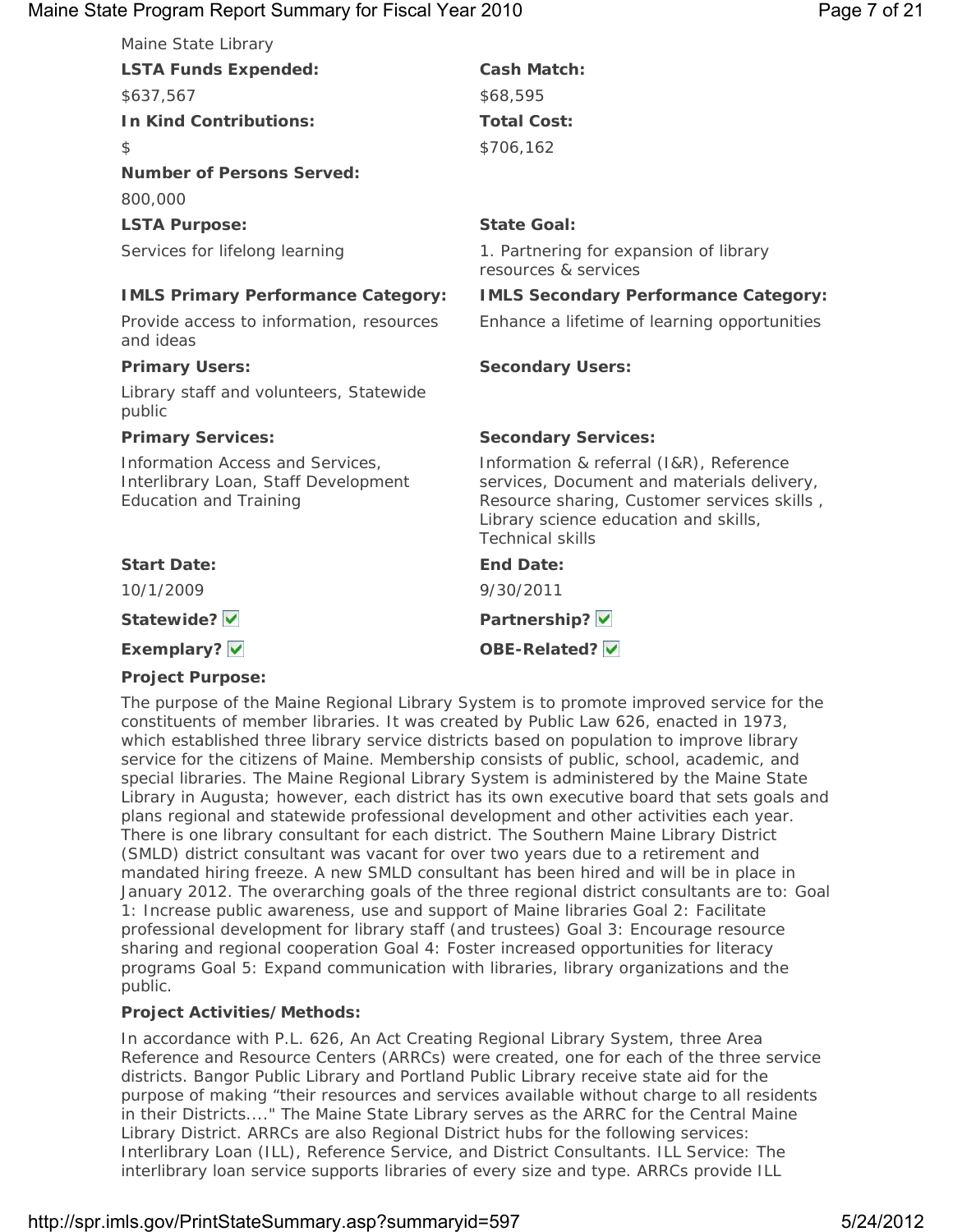## Maine State Program Report Summary for Fiscal Year 2010 **Page 8 of 21** Page 8 of 21

service to member libraries. Reference Service: Reference and information service provided by the ARRCs is another important service of the Maine Regional Library System. Contact with ARRCs can be made via the fax, telephone, email, online via the Ask a Librarian link, or via a toll-free telephone line District Consultants: Each ARRC contains an office for the District's regional district consultant. The District Consultant provides professional library guidance to libraries in the district. Each District, in cooperation with the Maine State Library and the District Executive Board/Council, provides technical assistance to cooperative interlibrary projects designed to promote equal access to library materials to all Maine people regardless of geographical location. Each District Consultant maintains ongoing communication with library members and performs the following duties: • Serves as a professional consultant to libraries within the district or districts • Studies the needs of the district and makes recommendations to the district council • Coordinates services among libraries of all types • Acts as a liaison between the district, other districts and the Maine State Library • Fosters opportunities for continuing education and encourages librarians, library staff, library trustees and Friends groups to participate and to attend state and regional workshops and other educational opportunities • Encourages local initiatives and commitment to regional cooperative library service (such as cluster groups and local consortia) • Helps evolve a district plan of service • Continues to promote and support cooperative purchases among member libraries including books, databases and library supplies. • Helps the District Executive Board/Council develop and refine its five year district plan of library service in order to meet the intent of the law establishing the regional system. • Maintains communication with district librarians--something essential to promoting interlibrary cooperation and meeting the individual needs of libraries of all types--thus bringing better service to the state's library patrons. • Serves as a liaison between the Executive Board/Council and the Maine State Library and ensures smooth and effective cooperation and coordination of the regional library system programs. The three District Executive Boards collaborate through the District Liaison Committee (DLC) to discuss library issues on a statewide basis and make recommendations to the Maine State Librarian. The committee is composed of all three District Consultants, 2 members of each district's Executive Board and the State Librarian. The focus of the DLC's work is to explore how library service is delivered in the State of Maine and on how the three districts can work together to improve cooperation and resources. The DLC holds an annual retreat each year as both a professional development and planning event. LSTA funds for this project totals \$637,567. Staff salaries total \$162,963 for 3.9 FTEs. The \$474,604 includes contracts with ARRCs that include 2 FTEs plus costs for ILL, reference, library cards for regional district patrons as well as supplies and network access.

## **Project Outputs:**

The three District ARRCs (Area Reference and Resource Centers) are Bangor Public Library in the Northeastern Maine Library District (NMLD); Portland Public Library in the Southern Maine Library District (SMLD) and the Maine State Library in the Central Maine Library District (CMLD); Lewiston Public Library provides fiction ILL for the CMLD. The ARRCs are responsible for serving all Maine libraries and residents in their districts and for interlibrary loan and reference services. ARRC Interlibrary loan statistics: Bangor Public Library (BPL) - Borrowed 29,301 books from other libraries and loaned 27,655 books to other libraries. BPL's collection size is 522,884 and their adult circulation for this reporting period was 281,597 volumes. The Bangor Public Library reference staff responded to 28,908 questions. 13,849 books were loaned directly to Northeastern Maine Library District libraries. Maine State Library (MSL): Borrowed 12,689 items from other libraries and loaned 10,078 items to other libraries. MSL's collection size is 382,338 and it circulated 49,815 items during this reporting period. The reference staff responded to 10,396 questions. 5910 items were loaned directly to CMLD libraries. The Lewiston Public Library (LPL) borrowed 26,520 items from other libraries and loaned 35,957 to libraries. LPL's collection size is 161,163; the reference staff responded to 9,500 questions. Portland Public Library (PPL): Borrowed 15,553 items from other libraries and loaned 14,278 items to other libraries. Portland's collection size is 355,317 catalogued items (which includes government documents) and its total circulation for this reporting period was 907,537 which includes print, audiovisual and digital formats. The reference staff responded to 44,777 questions. There were 5,830 items loaned directly to SMLD libraries. PPL's renovation was completed in late 2010 and the grand re-opening was April 15,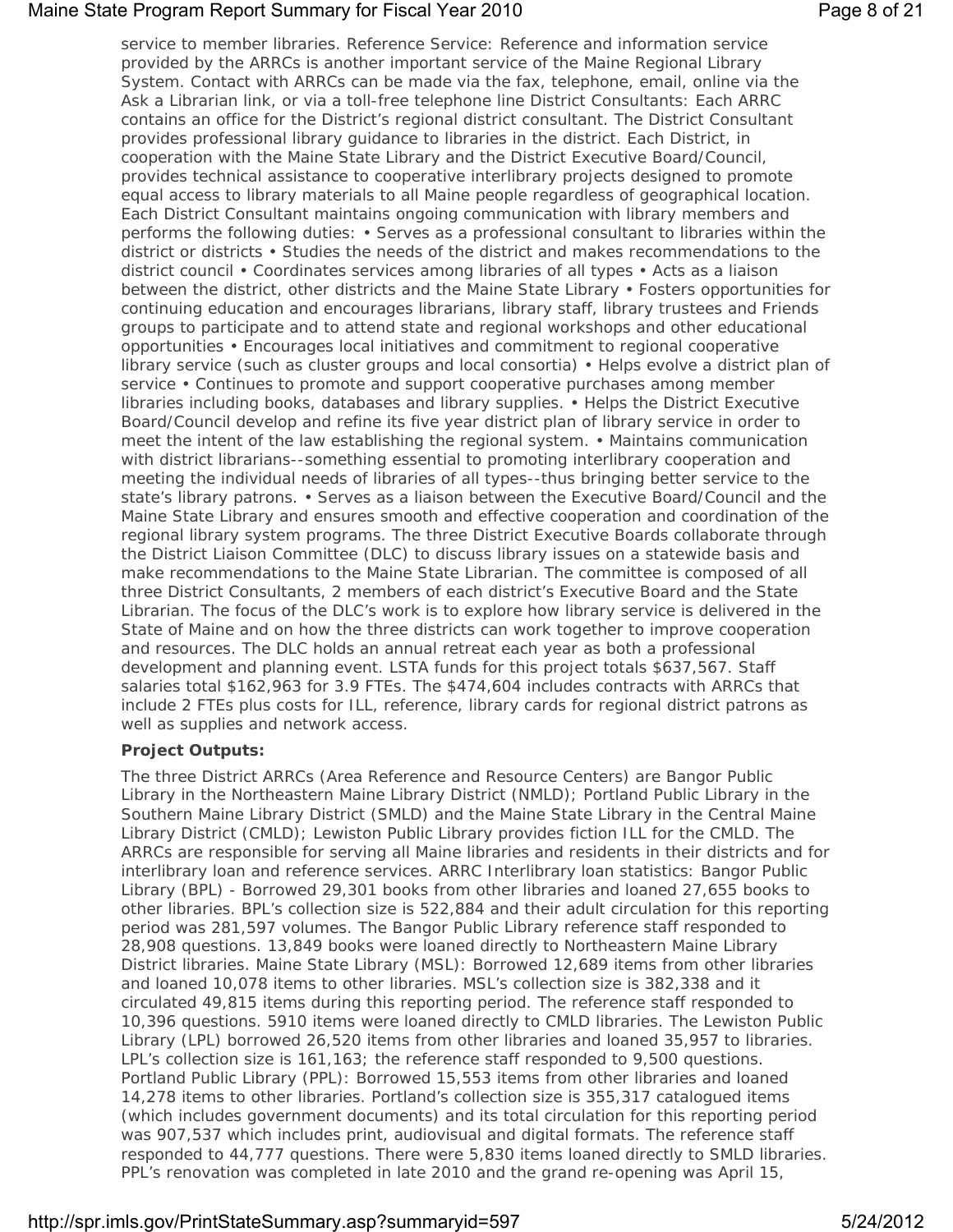## Maine State Program Report Summary for Fiscal Year 2010 **Page 9 of 21** Page 9 of 21

2010. The Regional System's District Consultants organized 74 continuing education programs and events attended by 1686 Maine library staff. These C.E. programs were delivered face to face and online using the webinar format. There were CE opportunities for specific audiences (school librarians and, public librarians, trustees, etc.) plus programs useful for all types of library staff. Highlights for this reporting period were: Tri-District Fall Council Meeting--The Library of the Future, The Indispensible Library was a combined district meeting with 125 librarians in attendance. Different speakers focused on innovative policies and practices to help libraries demonstrate their value to funders and community members. Tri-District Boards Meeting was the first meeting held that joined the three executive boards to meet jointly to discuss the future of the districts and deepening their collaborations. Much discussion was influenced by the Reinventing Maine Government Report and how trends predicted for the next 10 years will affect all libraries in Maine. The 22nd Annual Reading Round-Up of Children's & Young Literature is always one of the most successful events each year for both public and school librarians. This year 354 library staff attended to listen to authors and speakers, and participate in workshops. At the three Maine Regional Library System's Spring Council Meetings, Black Belt Librarians: Every Librarian's Real World Guide to a Safer Workplace. 187 librarians statewide to learned about security in public libraries. Consultants also respond to e-mail, telephone calls and site visit requests, related to all the LSTA goals.

## **Project Outcomes:**

State-wide continuing education opportunities are provided through the coordination and collaboration of the three district consultants and their seven-member Executive Boards. The district consultants work with the Director of Library Development for planning statewide events. Maine's interlibrary loan counts are very high –and continue to increase each year. Small local libraries make good use of the ARRC's ILL services. With a state population of just over 1.3 million and a large geographic area – resource sharing is a way of life for Maine libraries. Resource sharing, a direct responsibility of the ARRC's and the District Consultants, is truly a success in Maine because the Regional Library System provides those smaller libraries with the education and tools to provide these services to Maine citizens. Maine's district consultants are highly respected by the libraries they serve. Their counsel, advice, training, and experience enable libraries to improve services to their patrons and to reach additional un-served and underserved patrons. Online opportunities through webinars have increased the number of events offered as well as participation in continuing education this year. The consultants are producing a new enewsletter called "Off the Shelf" as an educational tool for librarians. This e-newsletter has over 585 subscribers and is distributed 5-6 times per year. The consultants promote webinars and face to face events via this newsletter, the MELIBS-L listserv (over 1400 subscribers) and the online Maine Library Community calendar found at: http://evanced.info/maine/evanced/eventcalendar.asp?libnum=0

## **Other Results:**

The District consultants collaborate with Maine libraries to work on SCOOP a purchasing consortium that negotiates vendor contracts for discounts on library materials and supplies for all Maine libraries. Maine is partnering with NH and a VT regional system to expand the scope and increase discounts in the SCOOP program. The District consultants also work on other statewide programs such the annual Public Library Directors' Institute; and a training session for new Maine public library directors. The Maine Regional Library System along with the District Liaison Committee continues to work diligently on crossdistrict collaboration, consolidating resources and regional CE events with great success.

## **Anecdotal Info:**

The districts consultants spent time refining and retooling the Annual New Director's Orientation to the Maine State Library and the Maine Regional Library System. Comments were: "I had a wonderful experience. I felt that I learned a great deal. It was very helpful to gain information about the website and get a refresher on parts of the website that I had already explored. Thank you for sharing your time and energy with those of us that are just starting out. I appreciate and value your input and expertise." "I found the website demonstration format to be very helpful. I am now aware of the many services available online. All of the presenters were terrific, answered questions and were very friendly and helpful."" Great day. Definitely worth the 2 hr. drive."

## **Exemplary Reason:**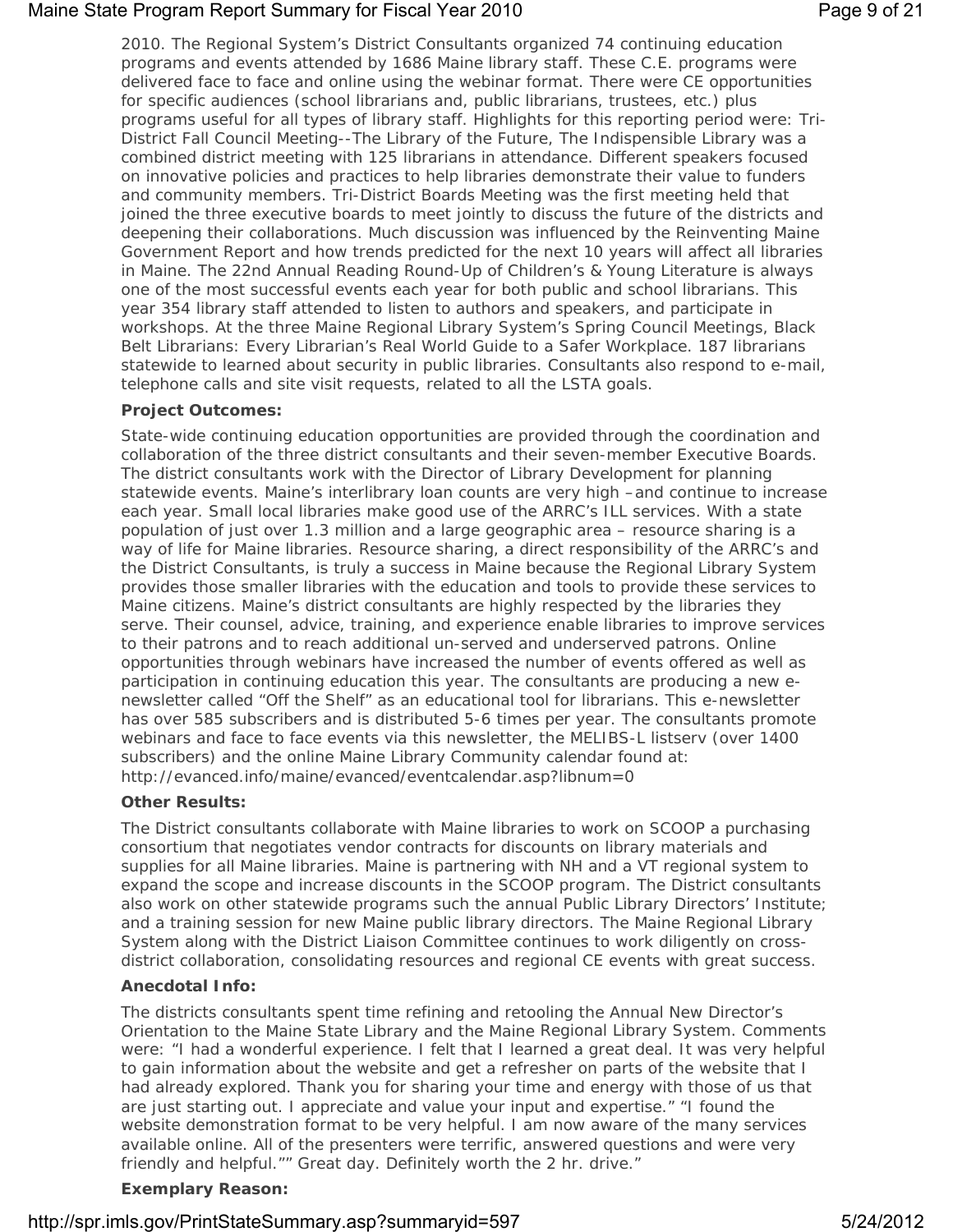## Maine State Program Report Summary for Fiscal Year 2010 **Page 10 of 21** Page 10 of 21

restrictions on re-hiring the number of CE events and attendance still increased again for this reporting period. This must be credited to the collaborative nature and hard work of the two district consultants who have ensured that state-wide coverage continues and that CE events are available to all three districts equally. In addition, the efforts of the District Liaison Committee have not only resulted in a new era of collaboration among the districts but opened up a wonderful professional development tool for this library leaders and the MSL staff. During this reporting period the Maine State Library acquired access to a desktop video conference service through our BTOP grant. The consultants have been learning to use this new technology and have implemented it for meetings with MSL staff, each other and the DLC. Going forward the consultants plan to use this technology once it is in place at libraries statewide. This new communication technology offers an additional tool for delivery of consulting work, professional development and outreach to all types of libraries in Maine.

| <b>Project Code:</b>                                                                              | 2010-ME-41401                                                                                                    |
|---------------------------------------------------------------------------------------------------|------------------------------------------------------------------------------------------------------------------|
| <b>Project Title:</b>                                                                             | <b>Project Number:</b>                                                                                           |
| Partnership with Maine Department of<br><b>Education and Maine Public Utilities</b><br>Commission | 4                                                                                                                |
| <b>Library Name:</b>                                                                              | <b>Project Director:</b>                                                                                         |
| Maine State Library                                                                               | Janet McKenney, Director of Library<br>Development                                                               |
| <b>Phone Number:</b>                                                                              | Email:                                                                                                           |
| 207-287-5620                                                                                      | janet.mckenney@maine.gov                                                                                         |
| <b>Library Building:</b>                                                                          |                                                                                                                  |
| Maine State Library                                                                               |                                                                                                                  |
| <b>LSTA Funds Expended:</b>                                                                       | <b>Cash Match:</b>                                                                                               |
| \$1,329                                                                                           | \$12,171                                                                                                         |
| <b>In Kind Contributions:</b>                                                                     | <b>Total Cost:</b>                                                                                               |
| \$                                                                                                | \$13,500                                                                                                         |
| <b>Number of Persons Served:</b>                                                                  |                                                                                                                  |
| 700,000                                                                                           |                                                                                                                  |
| <b>LSTA Purpose:</b>                                                                              | <b>State Goal:</b>                                                                                               |
| Library technology, connectivity, and<br>services                                                 | 1. Partnering for expansion of library<br>resources & services                                                   |
| <b>IMLS Primary Performance Category:</b>                                                         | <b>IMLS Secondary Performance Category:</b>                                                                      |
| Provide access to information, resources<br>and ideas                                             |                                                                                                                  |
| <b>Primary Users:</b>                                                                             | <b>Secondary Users:</b>                                                                                          |
| Statewide public                                                                                  |                                                                                                                  |
| <b>Primary Services:</b>                                                                          | <b>Secondary Services:</b>                                                                                       |
| Information Access and Services,<br>Technology Infrastructure, Virtual Library<br><b>Services</b> | Database access, Telecommunications and<br>networking hardware and software, Portals<br>and related Web projects |
| <b>Start Date:</b>                                                                                | <b>End Date:</b>                                                                                                 |
| 10/1/2009                                                                                         | 9/30/2011                                                                                                        |
| Statewide? V                                                                                      | Partnership? V                                                                                                   |
| Exemplary? V                                                                                      | OBE-Related?                                                                                                     |
| <b>Project Purpose:</b>                                                                           |                                                                                                                  |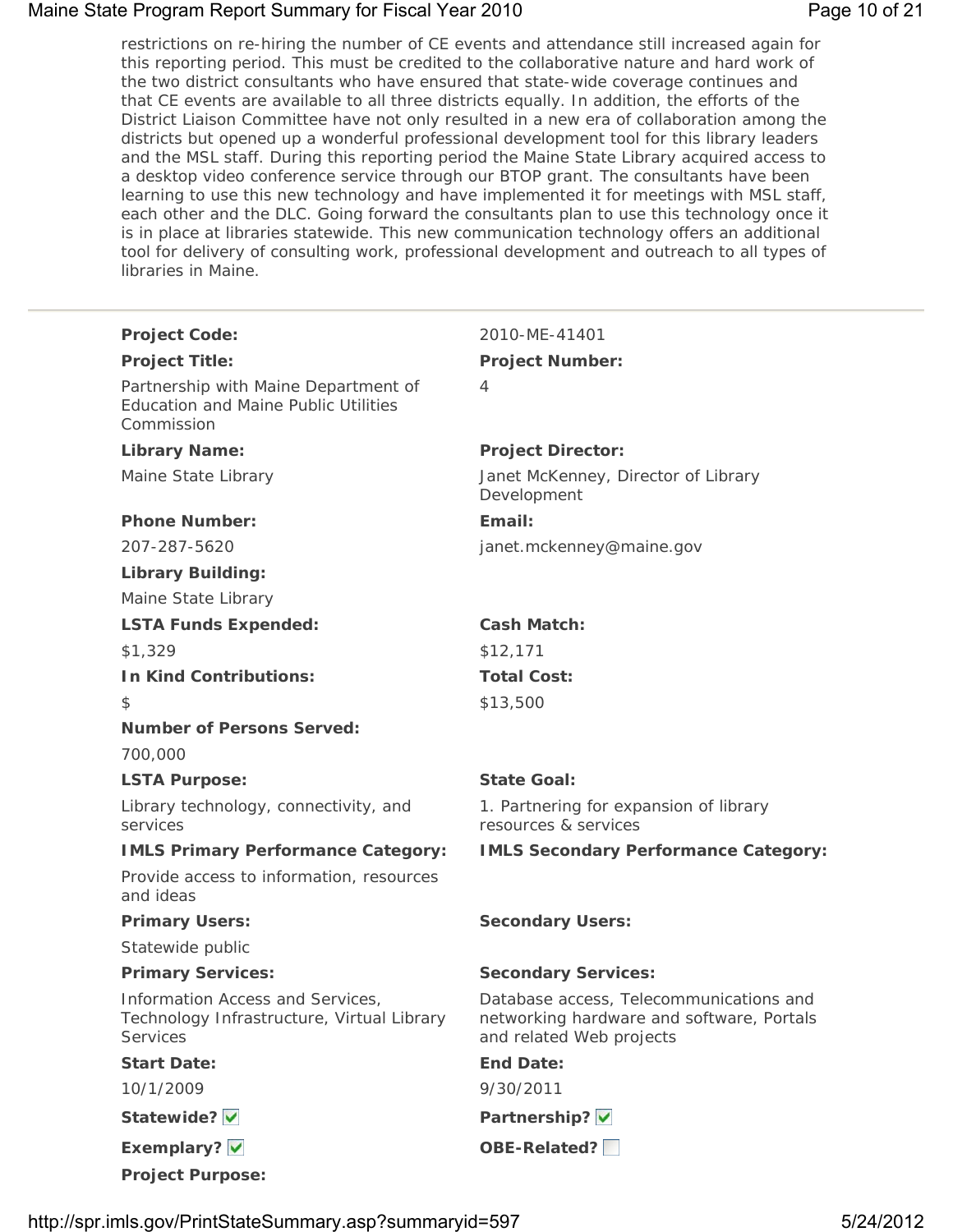## Maine State Program Report Summary for Fiscal Year 2010 **Page 11 of 21** Page 11 of 21

The following language is from the Networkmaine Council Memorandum of Understanding signed by the Maine Commissioner of Education, the Maine State Librarian, the State of Maine Chief Information Officer, and the Chief Information Officer of the University of Maine System: "Networkmaine is a unit of the University of Maine System (UMS)… Networkmaine shall operate and manage a statewide telecommunications delivery system and services developed to support education, research, public service, government and economic development…Networkmaine shall act as the Maine School and Library (MSLN) consortium authority and will be responsible for making necessary certifications and for responding to Universal Service Administrative Company (USAC) inquires on behalf of the eligible consortium members during both pre- and post-commitment processes."

## **Project Activities/Methods:**

Networkmaine (a unit within the University of Maine System) was formed to enhance services and opportunities for high speed connections for libraries and schools in the state. The Maine State Librarian serves as a voting member of the Networkmaine Council which oversees planning and budgeting for the Networkmaine infrastructure (including the Maine School and Library Network – MSLN) required for future growth and success of connectivity for Maine's public libraries and K-12 schools. Maine State Library (MSL) staff responsibilities have shifted towards an advisory capacity for this partnership. The MSL had previously been responsible for mailing, processing and submitting the MSLN E-rate applications but Networkmaine has assumed these tasks and reduced our responsibilities since July 2010. As demand for bandwidth grew the University has been a tremendous resource and has brought expertise that has been a real benefit to the statewide Maine School and Library Network and specifically to public libraries in Maine. Contracts are in place with broadband providers for telecommunications and Internet Access until 2015. Approximately 70% of MSLN is supported by the federal E-rate program and the remaining 30% is financed by the Maine Telecommunications Education Access Fund (managed by the Maine Public Utilities Commission). For 2010, the Maine State Library coordinated the E-rate process for the 228 participating Maine libraries with Networkmaine staff. This involved assisting libraries with the new online process of downloading necessary forms and providing needed data for the Networkmaine consortial MSLN application. The Maine State Library also provided guidance, advisory and oversight during the extensive USAC reviews Networkmaine underwent during its first round application. The Maine State Library's State E-rate Coordinator was unable to attend the 2010 USAC E-rate training but did attend training for 2011. Networkmaine sent 4 representatives to both 2010 and 2011 training. LSTA funds for this project totals \$1,329. This amount covers the cost of traveling to E-rate training and a percentage of E-rate Coordinator's time devoted to this partnership.

## **Project Outputs:**

Eighty-five percent (228) of Maine's 269 public library buildings are on the Maine School and Library Network and take part in this statewide consortia In 2010 all MSLN public libraries in Maine received a minimum of 10 mbps connection. Larger libraries and the BTOP video conferencing hubs received 20 mbps connections or greater. These include: Norway Memorial Library, Cherryfield Free Public Library, Belfast Free Library, Skowhegan Public Library Farmington Public Library, Cary Library, York Public Library, Thompson Free Library, Millinocket Memorial Library, Portland Public Library, and Lewiston Public Library. Other libraries such as Auburn, Walker Memorial and Waterville received 20 mbps connections . Needed upgrades to all routers are made by Networkmaine where necessary. The value of these connections to MSLN libraries and schools was over 3.8 million dollars in 2010. It is important to note that the value of each connection to a public library is at a minimum of \$6000. This is a vital savings for Maine libraries in the current economy. In addition, all MSLN public libraries offer free public access to both their wired and wireless networks over the Maine School and Library Network

## **Project Outcomes:**

Networkmaine is committed to providing adequate bandwidth to meet the needs of public library patrons accessing on-line databases, on-line Public Access Catalogs, and other electronic resources (Web 2.0, video streaming, downloadable e-books and audiobooks and other emerging technologies). The Maine State Library and Networkmaine, through the Help Desk, Circuit Rider and MSL staff, provides support and guidance for technical problems, assist with E-rate applications and provide general technology information. The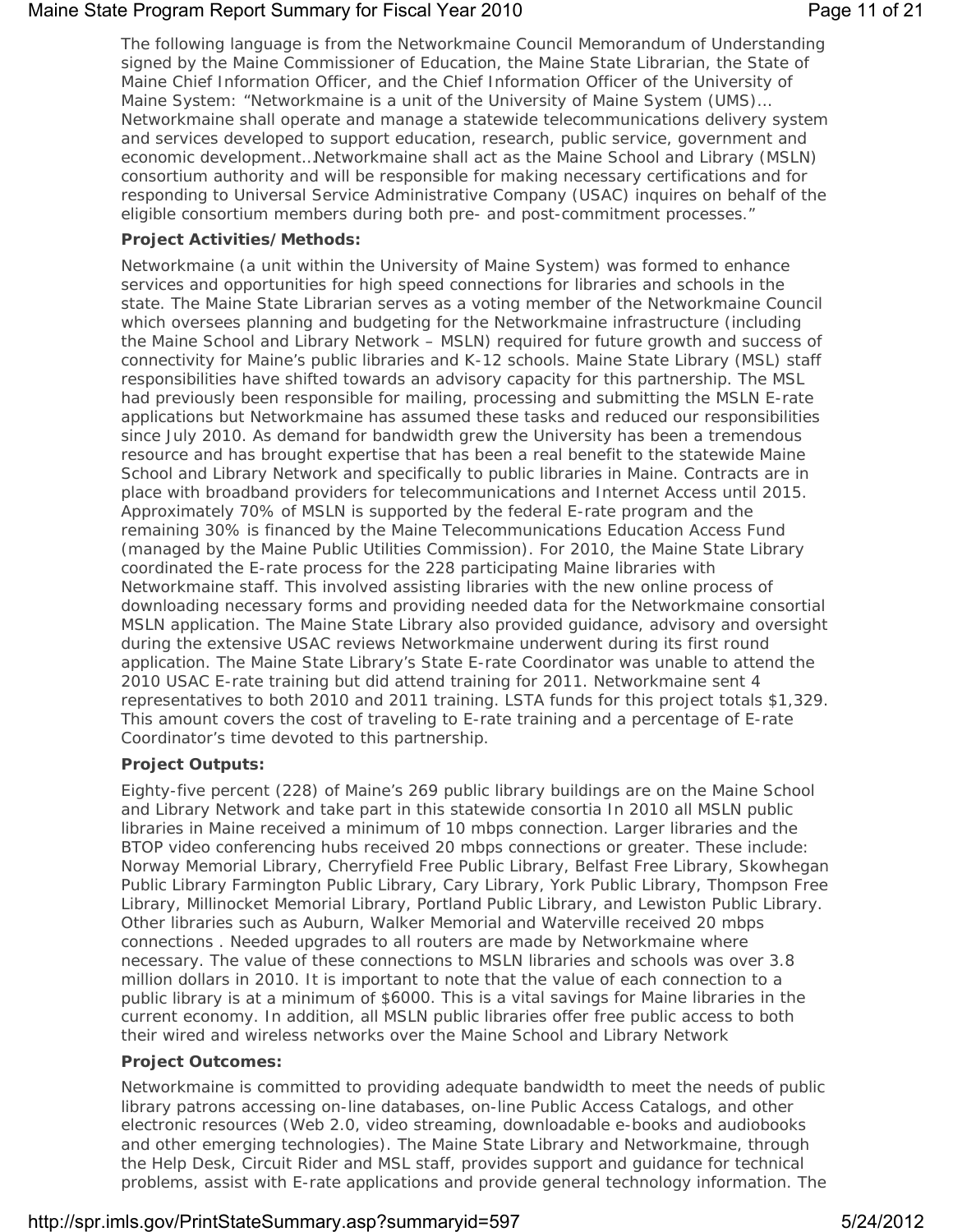## Maine State Program Report Summary for Fiscal Year 2010 **Page 12 of 21** Page 12 of 21

new contracts under Networkmaine has greatly enhanced bandwidth for Maine libraries and provide more opportunities for online meetings and learning via video conferencing units and desktop video conferencing. The infrastructure in place at Networkmaine was leveraged for the MSL BTOP grant to provide video conferencing services and support to Maine public libraries. The transition from copper to fiber for Maine's public libraries and schools will be enhanced by the Maine Fiber Company's Three Ring Binder Project, a \$25.4 million federal BTOP grant that will install 1,100 miles of fiber optic cable in Maine.. This project will be completed for the next MSLN RFP and should provide more opportunities for libraries and schools to obtain fiber connections.

## **Other Results:**

All public libraries in Maine have equal access to electronic communication and information - from the smallest offshore island to the largest city - thanks to the Maine School and Library Network and Networkmaine. In addition to MSLN broadband and Internet access libraries and schools receive no cost web hosting and email services. The access to broadband connections in public libraries in our rural communities is a lifeline for Maine residents who have no access at home or who are struggling financially and unable to afford the access that is available. This is increasingly important to Maine's unemployed who are challenged financially to maintain home high speed internet access and computers. The public library has become the place where they apply for jobs, unemployment and other services. Networkmaine is the electronic conduit through which all Maine State Library and Maine Department of Education electronic services flow. Library management systems, online public access catalogs, electronic ILL and renewal services, "Ask A Librarian" on the maine.gov web site, reference assistance via e-mail, Twitter, Facebook, Linked-In plus access to library web sites and online databases would not be possible for most Maine libraries without MSLN. The experience the MSL staff has obtained through the MSLN E-rate application process results in increased service to libraries with individual E-rate applications for telephone service. MSL staff helped 87 libraries obtain over \$56,000 in telephone service discounts.

## **Anecdotal Info:**

Public access wireless access is invaluable to Maine patrons. Some of our smallest libraries with limited hours are able to expand access to library services for patrons with wireless connectivity made possible by their Networkmaine connections. This service is not only appreciated by Maine residents but is used extensively by the state's large summer population and visiting tourists. During the 2010 Snapshot Day patrons said the following about the wireless connectivity. "I work a split shift; between shifts I come to the library to log into my online classes and complete assignments." "I travel in my job and often find myself looking for a place to quietly work on my reports. Libraries have offered me the exact spot to do this."

## **Exemplary Reason:**

Maine public libraries (and schools) are now connecting to the Internet at speeds of 10 mbps or better at no cost to the local taxpayer. Charges for the Maine Telecommunications Education Access Fund (a.k.a. state E-rate) are assessed on individual phone bills and average around 14 cents per month. The Maine Telecommunications Education Access Fund (MTEAF) was established by 35-A M.R.S.A. §7104-B which authorizes the Maine Public Utilities Commission to implement the MTEAF in order to provide discounts to qualified schools and libraries for obtaining and using advanced telecommunications technologies, such as Internet access, internal connections, computers, training and content. Networkmaine, the Maine State Library and the Department of Education submit an annual proposal to the Maine Public Utilities Commission with a proposed budget for funding. The PUC reviews and then sets the assessment rate depending on funds present in the account and budget needed to fulfill the needs of libraries and schools on the Maine School and Library Network. E-rate reimbursements are also deposited in the fund on behalf of participating public libraries and K-12 schools.

**Project Code:** 2010-ME-41402 **Project Title: Project Number:**

Partnerships with the University of Maine 5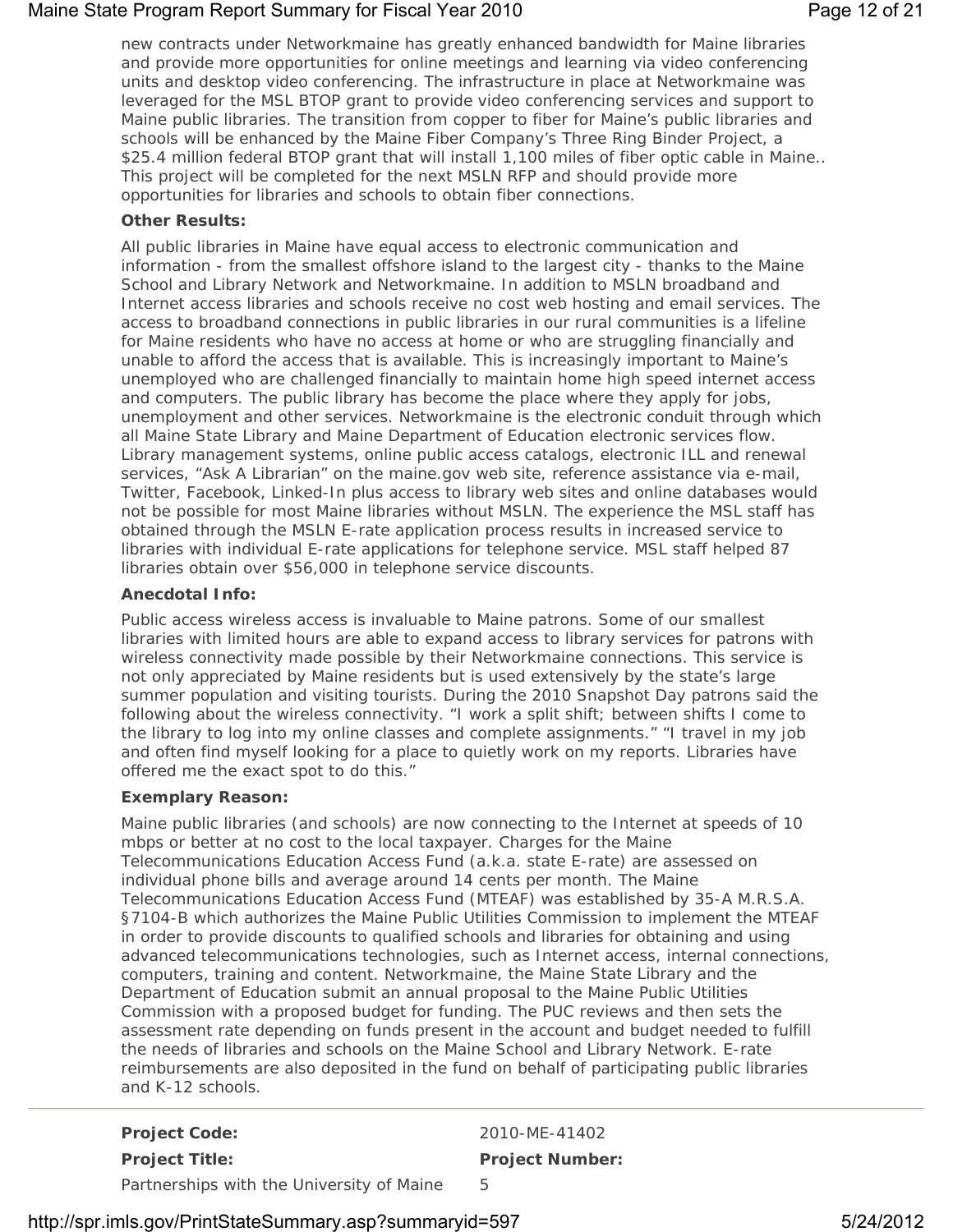## Maine State Program Report Summary for Fiscal Year 2010 **Page 13 of 21** Page 13 of 21

| <b>Library Name:</b>                                                                                 | <b>Project Director:</b>                                             |
|------------------------------------------------------------------------------------------------------|----------------------------------------------------------------------|
| Maine State Library                                                                                  | James Jackson Sanborn                                                |
| <b>Phone Number:</b>                                                                                 | Email:                                                               |
| 207-581-3083                                                                                         | james.jacksonsanborn@maine.edu                                       |
| <b>Library Building:</b>                                                                             |                                                                      |
| Maine State Library                                                                                  |                                                                      |
| <b>LSTA Funds Expended:</b>                                                                          | <b>Cash Match:</b>                                                   |
| \$96,721                                                                                             | \$127,034                                                            |
| <b>In Kind Contributions:</b>                                                                        | <b>Total Cost:</b>                                                   |
| \$                                                                                                   | \$223,755                                                            |
| <b>Number of Persons Served:</b>                                                                     |                                                                      |
| 900,000                                                                                              |                                                                      |
| <b>LSTA Purpose:</b>                                                                                 | <b>State Goal:</b>                                                   |
| Library technology, connectivity, and<br>services                                                    | 1. Partnering for expansion of library<br>resources & services       |
| <b>IMLS Primary Performance Category:</b>                                                            | <b>IMLS Secondary Performance Category:</b>                          |
| Provide access to information, resources<br>and ideas                                                | Provide tools for the future                                         |
| <b>Primary Users:</b>                                                                                | <b>Secondary Users:</b>                                              |
| Library staff and volunteers, Statewide<br>public                                                    |                                                                      |
| <b>Primary Services:</b>                                                                             | <b>Secondary Services:</b>                                           |
| Digitization and Digital Library Projects,<br>Technology Infrastructure, Virtual Library<br>Services | Digitization, Integrated library systems,<br>Virtual union catalogue |
| <b>Start Date:</b>                                                                                   | <b>End Date:</b>                                                     |
| 10/1/2009                                                                                            | 9/30/2010                                                            |
| Statewide?                                                                                           | Partnership? V                                                       |
| Exemplary? V                                                                                         | OBE-Related?                                                         |

## **Project Purpose:**

Maine InfoNet is an umbrella term covering the partnership of Maine libraries dedicated to improving information and library service to all Mainers through online systems and technology. Supported by the Maine State Library and the University of Maine System, it develops and manages services that unite electronic and physical resources to form a digital library for Maine.

## **Project Activities/Methods:**

Six major components comprise Maine InfoNet. 1. MaineCat: The MaineCat Statewide Catalog links 10 large online catalogs, including three directly managed by Maine InfoNet (Ursus, Minerva, and SOLAR described below) into a single, powerful, dynamically updated statewide library database and resource sharing system for Maine. 2. Marvel: Every Maine citizen has access to MARVEL!: Maine's Virtual Library, which provides every resident of Maine with free access to a collection of full text and abstracts from magazines, newspapers and reference books that are credible, reputable resources. MARVEL is funded by the Maine Legislature, the University of Maine, the PUC-supervised Maine Telecommunications Education Access Fund, and Colby, Bates, and Bowdoin colleges. Annual decisions on purchases are made by a committee from Maine InfoNet, the Maine State Library, and the University of Maine. During the reporting period a new service called OneSearch was added to the MARVEL system that created a single search box that retrieves content in a unified result list from all of the individual databases in MARVEL. 3. URSUS: This consortial automated library system serves the University of Maine System libraries, plus the Maine State Library, Bangor Public Library, Maine Law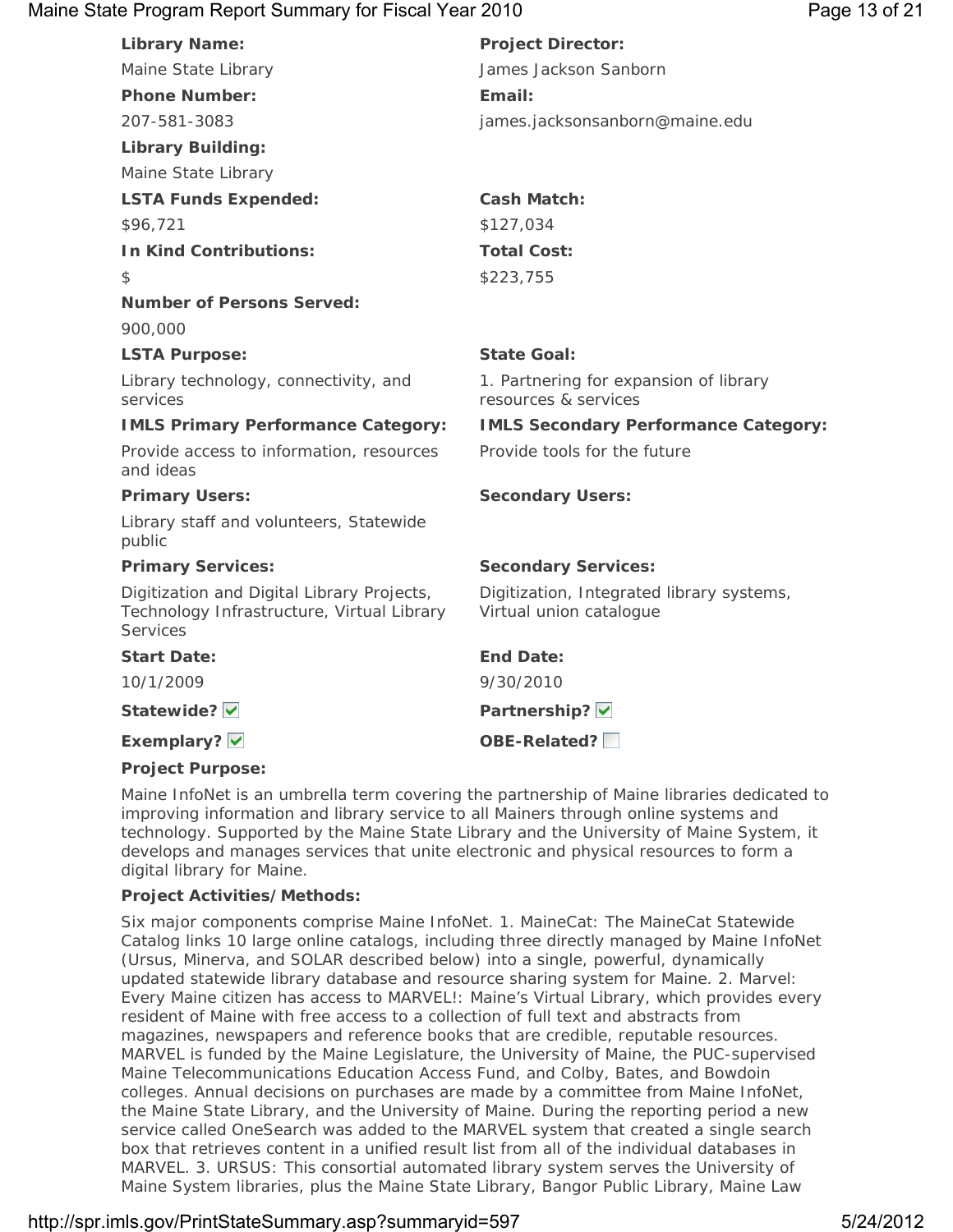## Maine State Program Report Summary for Fiscal Year 2010 **Page 14 of 21** Page 14 of 21

and Legislative Reference Library and Maine State Archives. 4. Minerva: Minerva is a statewide, integrated library system started by the Maine InfoNet Project and is maintained cooperatively by participating libraries in association with the Maine State Library. Libraries apply for membership and pay \$3,750 annually. 5. SOLAR: Libraries not using other compatible library automation system can participate in the MaineCat Statewide Catalog by contributing library holding records to the SOLAR database. 6. Download Library: In the fall of 2008, Maine InfoNet implemented a project providing online access to downloadable audiobooks called the Maine InfoNet Download Library. In the fall of 2010 the project expanded to include downloadable eBooks for use on portable devices. The Patrons of libraries joining this partnership are able to checkout downloadable digital content via the Internet utilizing state of-the-art digital copyright protection technologies for free, 24/7, from a statewide collection of audio books and eBooks and transfer these to mobile devices such as personal media players (such as iPods) and eBook readers (such as Kindles). For additional information regarding the project please see http://www.maine.gov/infonet/digital/audio.shtml LSTA funds for this project totals \$96,721. Staff salaries total for \$10,261 .3 FTE for work with this partner. Project costs of \$86,460 consist of shared contracted costs with the University of Maine for the Maine InfoNet director's salary and for a payroll services contract for a part-time cataloger.

## **Project Outputs:**

MAINECAT: The more than 8.8 million items in MaineCat represent the holdings of 106 libraries. 4.2 million unique titles are listed in the MaineCat online catalog. During the reporting period, 67,721 items were borrowed via the MaineCat interlibrary loan requesting system. MARVEL: MARVEL is comprised of 57 research indexes and databases each with their own search interface and with the common OneSearch interface. Statistics for the reporting Period years: Total Logins equaled 1,013,267 user sessions with a total of 6.5 million searches performed URSUS: 16 individual libraries belong to the URSUS network. 4.3 million items are listed in the URSUS online catalog. During the reporting period, 688,938 items were checked out or renewed using the URSUS system, of those, 73,418 items were borrowed between URSUS libraries, via the URSUS interlibrary loan requesting system. MINERVA: 58 libraries belong to the Minerva library management system (LMS). 2.8 million items are listed in the MINERVA online catalog. During the reporting period, 4.5 million items were checked out or renewed using the MINERVA system - of those 448,726 items were shared between libraries via the MINERVA interlibrary loan requesting system. SOLAR: 31 libraries contributed 285,583 records to MaineCat using the SOLAR system. During the reporting period 14,413 items were borrowed using the SOLAR interlibrary loan requesting system. Downloadable Books: 167 libraries statewide representing academic, public, and school libraries have joined this partnership since its inception The collection now includes 2869 eBooks and audiobooks. The total circulation for the reporting period consists of 92,249 checkouts.

## **Project Outcomes:**

MaineCat: MaineCat provides the most comprehensive, searchable database of library materials available statewide throughout Maine. Library members search across all of the holdings and can request materials that will be delivered to their local library, often within just a few days. Depending on their library affiliations, many patrons can request items directly using their service, while all others are able to make requests mediated by their local libraries. MARVEL: MARVEL provides a wealth of research information to every citizen of the State of Maine through the online collection of databases and research indexes. Users connect to the MARVEL databases from their libraries, workplaces and homes. URSUS: URSUS provides online searching, borrowing, and requesting for all of the University of Maine System Libraries as well as Bangor Public Library and the Maine State Library. Patrons are able to search and directly request materials from other URSUS and MaineCat libraries and receive those items delivered to their local library in a matter of days. MINERVA: MINERVA provides online searching, borrowing, and requesting for 60 libraries across the state. Patrons are able to search and directly request materials from other MINERVA and MaineCat libraries and receive those items delivered to their local library in a matter of days. SOLAR: SOLAR provides mediated borrowing and requesting to the materials located in MaineCat to the patrons of member libraries. Items can be requested with the help of librarians and are delivered to the patrons at their local library within a matter of days. Download Library: This program allows any library in Maine that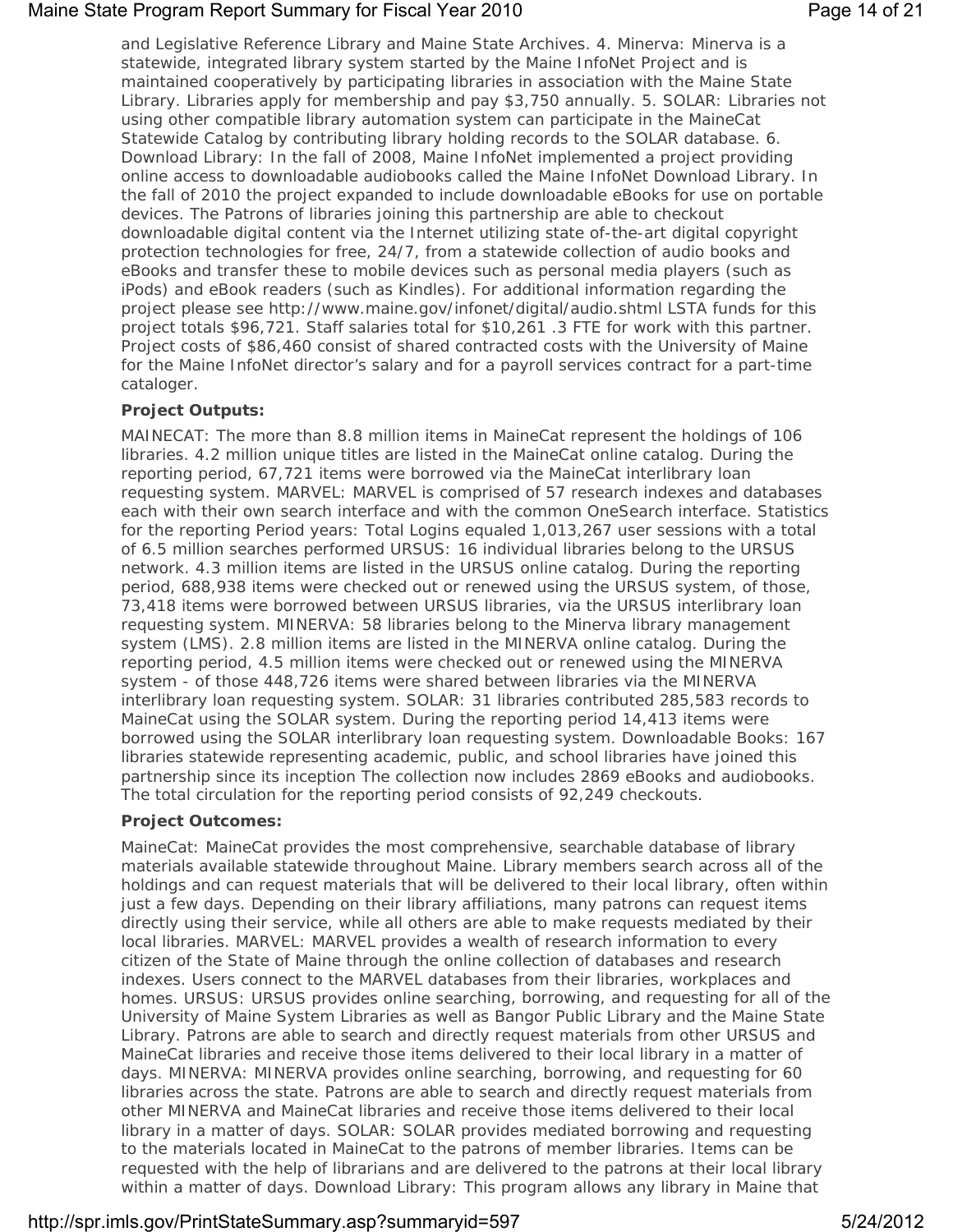## Maine State Program Report Summary for Fiscal Year 2010 **Page 15 of 21** Page 15 of 21

chooses to participate to give its patrons access to a large digital collection. This service would not otherwise be fiscally possible for many small libraries. This collaboration will also benefit larger libraries since each library will not have to contract for basic set up and pay the annual maintenance fees.

## **Other Results:**

The growth of Maine InfoNet's Download Library is significant. Growth from last year's report includes the introduction of e-books. The number of libraries participating increased 13% from 148 to 167. More significant was the increase in circulation and collection size. The collection size increased 59% from 1,807 to 2,869 and circulation figures increased 150% from 36,888 to 92,249. This is a growing service for Maine InfoNet and even the smallest libraries are allocating funds to participate. The membership fees are on a sliding scale based on population served so it is an affordable service for even the smallest of libraries.

## **Anecdotal Info:**

## **Exemplary Reason:**

This is an exemplary example of collaboration among various types of libraries. The University of Maine and the Maine State Library have a memo of understanding that allows joint hiring, supervision, and salary responsibility for the Administrative Director of Maine InfoNet. A 12-member Executive Board representing the types of libraries in Maine InfoNet meets monthly with the Administrative Director. Private colleges, community colleges, school libraries, special libraries and public libraries representatives plus the University of Maine IT CEO and the State of Maine OIT (Office of Information Technology) Director serves on this Board. It is a remarkable bringing together of various types of libraries for the common good of meeting the needs of Maine library patrons. This collaboration enables all Maine libraries, public, academic, school, and special access to statewide services. Maine InfoNet has provides Maine public libraries easy authentication to the LearningExpress Library obtained with BTOP funds. This saves money and staff time for both the Maine State Library, public libraries and Maine citizens.

| <b>Project Code:</b>                      | 2010-ME-41404                                                  |
|-------------------------------------------|----------------------------------------------------------------|
| <b>Project Title:</b>                     | <b>Project Number:</b>                                         |
| Summer Reading Programs                   | 6                                                              |
| <b>Library Name:</b>                      | <b>Project Director:</b>                                       |
| Maine State Library                       | James Roy                                                      |
| <b>Phone Number:</b>                      | Email:                                                         |
| 207-287-5650                              | jroy@mestate.lib.me.us                                         |
| <b>Library Building:</b>                  |                                                                |
| Maine State Library                       |                                                                |
| <b>LSTA Funds Expended:</b>               | <b>Cash Match:</b>                                             |
| \$11,220                                  | \$3,043                                                        |
| <b>In Kind Contributions:</b>             | <b>Total Cost:</b>                                             |
| \$                                        | \$14,263                                                       |
| <b>Number of Persons Served:</b>          |                                                                |
| 1,080                                     |                                                                |
| <b>LSTA Purpose:</b>                      | <b>State Goal:</b>                                             |
| Services for lifelong learning            | 1. Partnering for expansion of library<br>resources & services |
| <b>IMLS Primary Performance Category:</b> | <b>IMLS Secondary Performance Category:</b>                    |
| Strengthen families and children          | Enhance a lifetime of learning opportunities                   |
| <b>Primary Users:</b>                     | <b>Secondary Users:</b>                                        |
| Children, Young adults and teens          | Disadvantaged children                                         |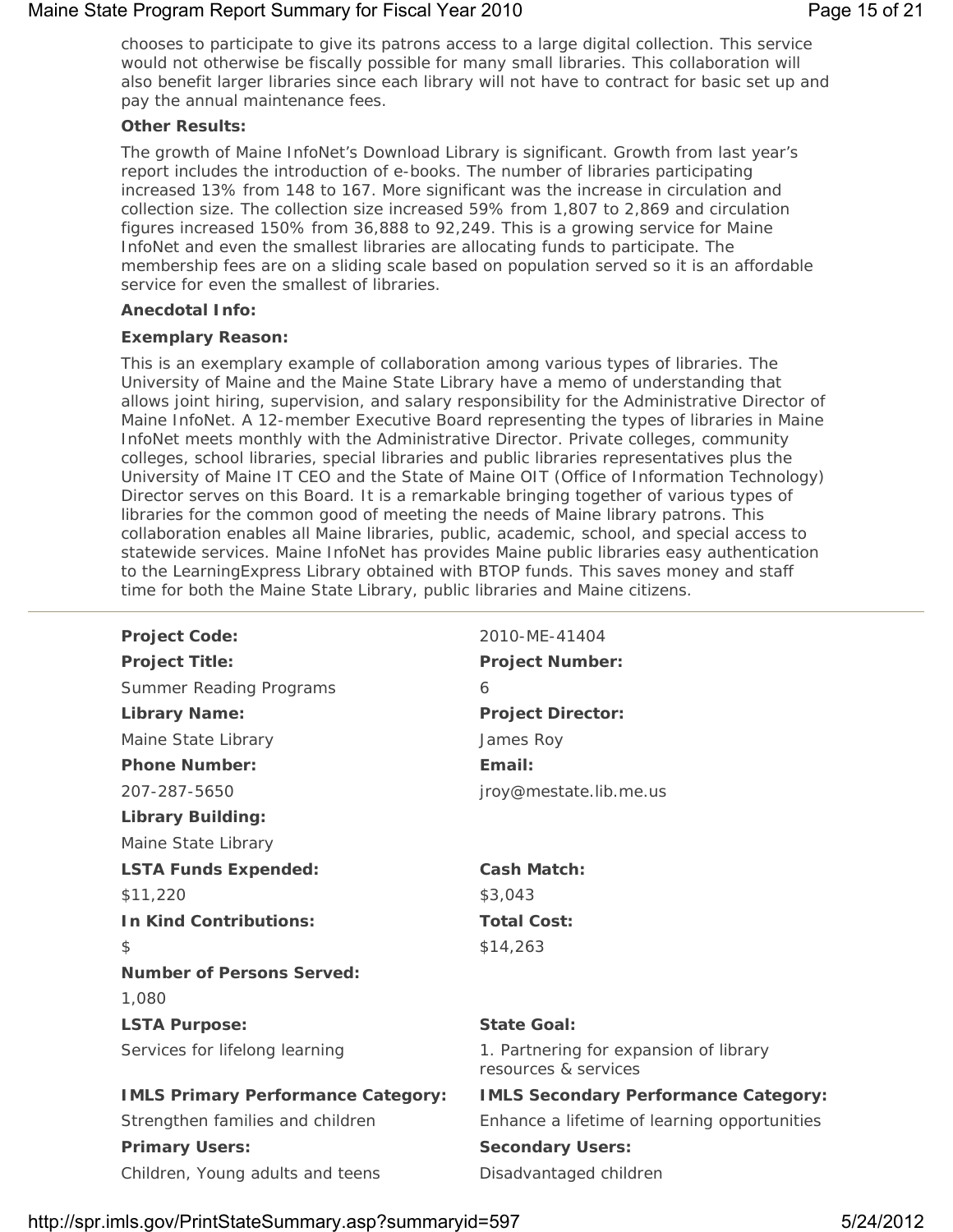## Maine State Program Report Summary for Fiscal Year 2010 **Page 16 of 21** Page 16 of 21

| <b>Primary Services:</b>                                                            | <b>Secondary Services:</b> |
|-------------------------------------------------------------------------------------|----------------------------|
| Education-Related Services for Children and Summer reading programs<br><b>Teens</b> |                            |
| <b>Start Date:</b>                                                                  | <b>End Date:</b>           |
| 10/1/2009                                                                           | 9/30/2011                  |
| Statewide? V                                                                        | Partnership? V             |
| Exemplary? $\Box$                                                                   | OBE-Related?               |

## **Project Purpose:**

The purpose of the Summer Programs is to encourage children to enjoy reading during the summer, to discover some of the many wonderful children;<sup>-</sup>s books available, and to help create healthy, lifelong learning habits in young people. All Maine children can join a reading program at their community; s participating public library or school library through the state-wide Collaborative Summer Library Program (CSLP) or through the Maine State Library;<sup>-</sup>s Outreach Programs (Books by Mail, Talking Books/Large Print). A variety of research projects has demonstrated that participation in summer reading programs helps cut down on the phenomenon of summer reading loss, where critical skills are diminished through lack of use.

## **Project Activities/Methods:**

For the summer of 2011 the Collaborative Summer Reading Program (CLSP) program (theme "One World, Many Stories @ your library") was co-sponsored by the Maine Library Association¡¯s Youth Services Section (MLA/YSS). MLA provided publicity about the program to the state<sub>i</sub> s libraries. MLA/YSS acted as the fiscal agent for libraries wishing to purchase the \$12 summer reading manual. Outreach Services of the Maine State Library provided delivery service for the manuals. Outreach Services also provided summer reading materials to children who participate in any of the three Outreach Services programs (Books by Mail, Taking Books and Large Print Books). A one page informational letter including a registration form was mailed to all program participants in May 2011. LSTA funds for this project totals \$11,220. Staff salaries total \$ 11,171 for .25 FTE on this project. Project costs of \$49 were for the mailing.

## **Project Outputs:**

CLSP manuals were distributed via van delivery service or U.S. postal mail to 98 public libraries. A conservative estimate is that a minimum of ten children participated in the summer reading program at each of these libraries for a total of 980. 100 children participating in the Books by Mail program signed up for summer reading and 48 completed the program by reading five books and submitting these titles to MSL/OS. 2 Large Print/Talking Books child participants registered and all completed the program. Children not served by local libraries or in areas served by very small libraries with limited staff and hours have the opportunity to participate in a summer reading program with thoughtfully developed themes, graphics, and programming ideas. For other outcomes, please see the anecdotal information below.

## **Project Outcomes:**

The Pittsfield Public Library, looking to broaden the reading horizons of its patrons, introduced a Summer Reading Challenge for people of all ages. In the six-week challenge children, teenagers and adults were invited to give it a try, with the library focusing on a different genre every week. Rather than asking them to read 10 books this summer or 50 books this summer, the library asked them to read as much as they want, but to read at least five of different genres. Each summer the Portland Sea Dogs minor league baseball team offers free tickets to libraries for Summer Reading participants who reach their goals. Libraries in Maine submit requests to receive free ticket vouchers for a game at Hadlock Field to hand out to any child that participates in their summer reading program to help encourage reading. As part of the Youth Summer Reading Program, I ¢¾ Reading in Portland, the Portland Public Library teamed up with METRO Bus and South Portland Bus Service to offer children and teens, 18 and younger, a FREE ticket to ride when they borrow a book at any of PPL's locations, June through August. Additionally, METRO & PPL distributed a bookmark featuring six locations in Portland that readers can visit via bus as part of our Summer Reading Program.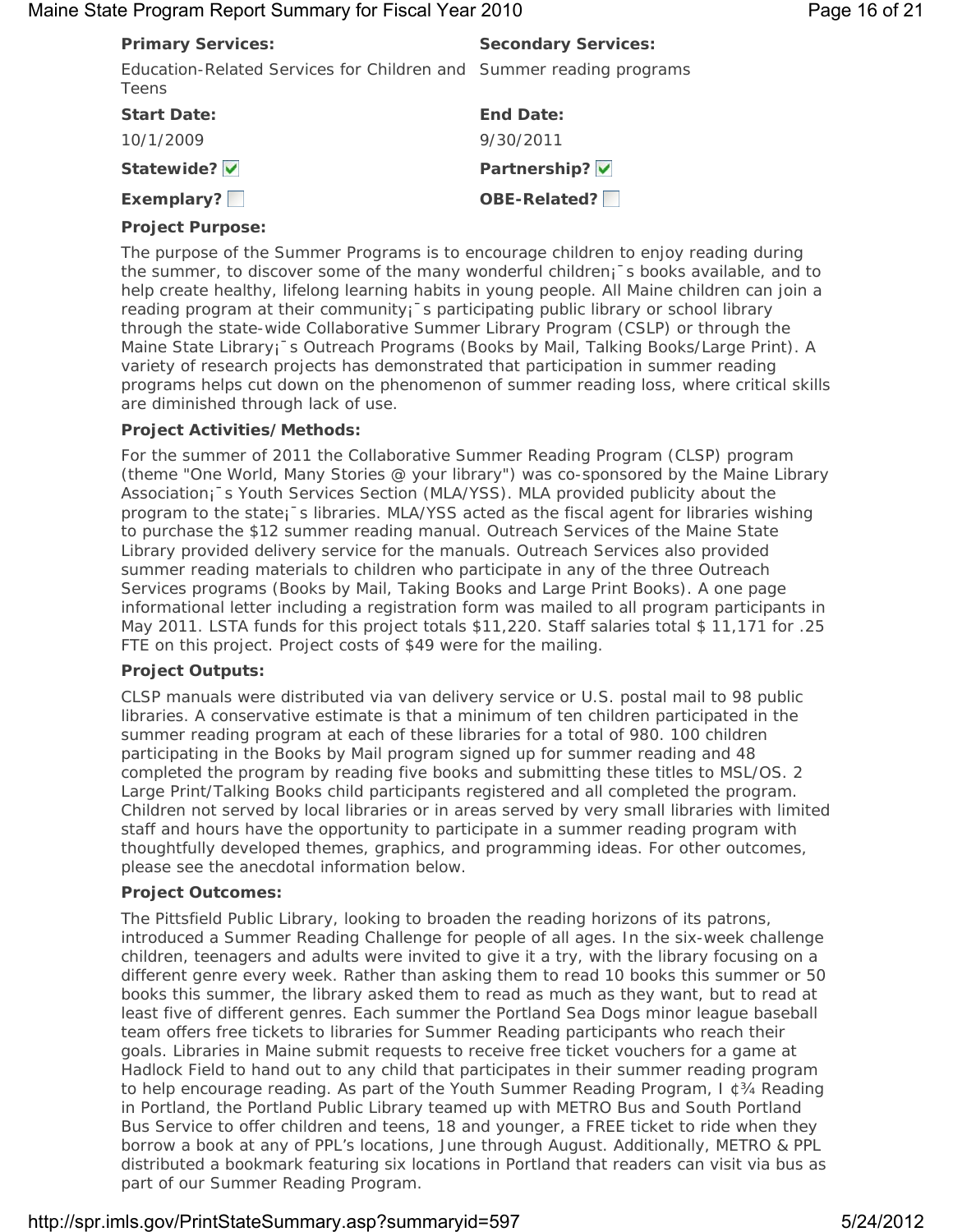## Maine State Program Report Summary for Fiscal Year 2010 Page 17 of 21

**Other Results: Anecdotal Info: Exemplary Reason:**

| <b>Project Code:</b>                                                                                               | 2010-ME-41407                                                          |
|--------------------------------------------------------------------------------------------------------------------|------------------------------------------------------------------------|
| <b>Project Title:</b>                                                                                              | <b>Project Number:</b>                                                 |
| Talking Books Plus (Large Print, Talking<br>Books, and Descriptive Videos)                                         | 7                                                                      |
| <b>Library Name:</b>                                                                                               | <b>Project Director:</b>                                               |
| Maine State Library                                                                                                | Christopher Boynton                                                    |
| <b>Phone Number:</b>                                                                                               | Email:                                                                 |
| 207-287-5650                                                                                                       | chris.boynton@maine.gov                                                |
| <b>Library Building:</b>                                                                                           |                                                                        |
| Maine State Library                                                                                                |                                                                        |
| <b>LSTA Funds Expended:</b>                                                                                        | <b>Cash Match:</b>                                                     |
| \$312,131                                                                                                          | \$50,476                                                               |
| <b>In Kind Contributions:</b>                                                                                      | <b>Total Cost:</b>                                                     |
| $\mathfrak{P}$                                                                                                     | \$362,607                                                              |
| <b>Number of Persons Served:</b>                                                                                   |                                                                        |
| 3,156                                                                                                              |                                                                        |
| <b>LSTA Purpose:</b>                                                                                               | <b>State Goal:</b>                                                     |
| Services to persons having difficulty using<br>libraries                                                           | 1. Partnering for expansion of library<br>resources & services         |
| <b>IMLS Primary Performance Category:</b>                                                                          | <b>IMLS Secondary Performance Category:</b>                            |
| Provide access to information, resources<br>and ideas                                                              | Enhance a lifetime of learning opportunities                           |
| <b>Primary Users:</b>                                                                                              | <b>Secondary Users:</b>                                                |
| Adults, Children, People with special needs                                                                        | Disadvantaged children, Blind and visually-<br>impaired persons        |
| <b>Primary Services:</b>                                                                                           | <b>Secondary Services:</b>                                             |
| Education-Related Services for Children and<br>Teens, Information Access and Services,<br><b>Outreach Services</b> | Summer reading programs, Reference<br>services, Special needs services |
| <b>Start Date:</b>                                                                                                 | <b>End Date:</b>                                                       |
| 10/1/2009                                                                                                          | 9/30/2010                                                              |
|                                                                                                                    |                                                                        |
| Statewide? V                                                                                                       | Partnership?                                                           |

## **Project Purpose:**

The Talking Books Plus program includes these components: 1. Large Print Books. The program purpose is to directly or through public libraries meet the informational and recreational needs of residents of Maine who are certified as being blind, visually impaired, or physically handicapped. 2. Talking Books and Descriptive Video. The program purpose is to act as Maine's regional library system for the National Library Services for the Blind and Physically Handicapped (NLS) providing talking books statewide. This program equalizes services statewide to the blind and physically handicapped. Outreach Services of MSL also provides descriptive videos to individually enrolled patrons. 3. Recording of Maine materials not recorded by the Library of Congress.

## **Project Activities/Methods:**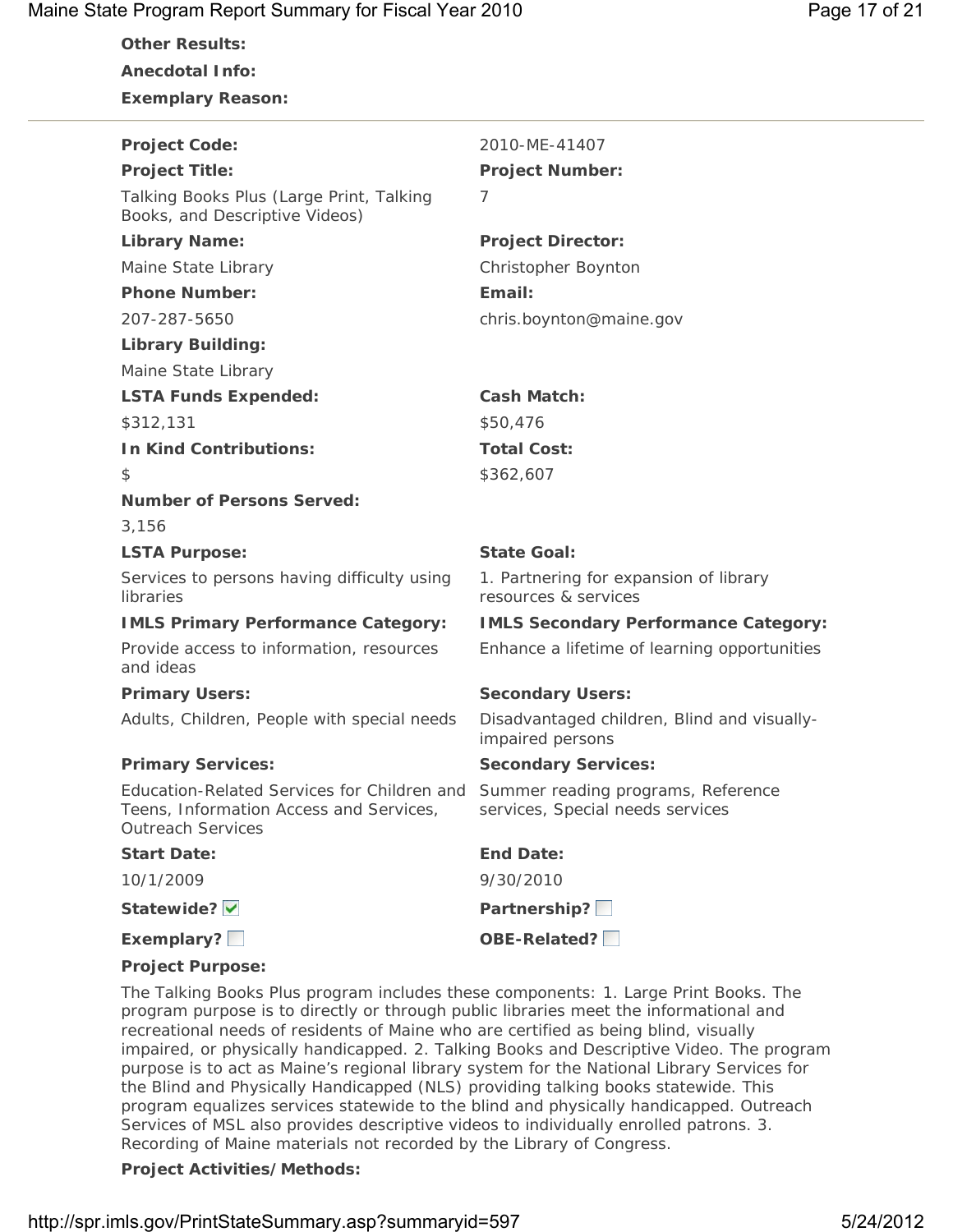## Maine State Program Report Summary for Fiscal Year 2010 **Page 18 of 21** Page 18 of 21

A patron handbook explaining the Talking Books Plus program is automatically distributed to all newly enrolled patrons. Each new registrant is contacted by phone and helped through the registration process. New patrons are asked about the number of books they would like to receive at one time; if they would like books automatically selected or not; and if they would like to be able to request books online. A summer reading program is offered to all juvenile patrons. The Coordinator of Outreach Services provides liaison functions with the National Library Service. Publicity and promotional activities continue in an effort to reach more readers. NLS has a national radio ad that provides an 800 number with contact information for the nearest NLS regional library. Outreach Services distributes NLS and locally produced brochures and bookmarks, and displays in collaboration with other Maine State Library activities. Outreach Services also attends the Common Ground Fair (a huge three day country fair that draws over 50,000 people and has a special area reserved for community action agencies). The Outreach Services director provided displays and spoke at ten Elder Fairs. Business and community groups are invited to display at these fairs aimed at providing knowledge of services for senior citizens. He is also the representative for AIM/NIMAS - Accessible Instructional Materials (Maine-based) and National Instructional Materials Accessibility Standard (NIMAS). This is a program designed to obtain textbooks and classroom materials for K-12 students with disabilities. The Director continues to serve on the Vocational Rehabilitation Council for the State of Maine Division for the Blind. He is also the Secretary of the Consortium of User Libraries (CUL) - a national organization. Outreach Services continues to maintain a functional, Online Public Access Catalog (OPAC) through its participation in the CUL. The Outreach Services of the Maine State Library is piloting the CUL OPAC and remote, offsite hosting for the CUL circulation tool. Maine is the first state in the country to do this. LSTA funds for this project totals \$312,131. Staff salaries total \$ \$258,630 for 2.3 FTEs and the project costs of \$53,502 consist of software, hosting of the web-based catalog and supplies.

## **Project Outputs:**

60,854 talking books, 108 descriptive videos, 49,163 digital books and 8,254 large print books were distributed to individuals in the report period. Public libraries, schools and retirement homes received 2,910 talking books, 430 digital books, 3 descriptive videos, and 14,460 large print books. Materials sent to institutions may circulate to more than one patron. 546 new patrons enrolled in Talking Books Plus services during the report period for a total of 2,118 active patrons. If a patron is not active for a 12 month period, his or her record is deleted from enrolled status. 1038 active institutions receive materials via the Talking Books Plus program. Talking Book patrons downloaded 8,682 books and magazines from the BARD site.

## **Project Outcomes:**

The informational and recreational reading needs of blind and visually impaired Maine residents are being met through this program. The new BARD program enables eligible patrons to download audiobooks via the MSL's Outreach website. Patrons using a digital machine can download digital books from the Internet to their computer. No more mail, no more returning books, and copies are always available. An instructional video with text transcript was developed to provide additional guidance and information on how the BARD program works. http://www.maine.gov/msl/outreach/lbph/bard/bard.html

## **Other Results:**

Maine is a geographically large state with areas that are remote and sparsely settled. It is a relatively poor state whose local governments often struggle to support basic library services. The Talking Books Plus program offers materials state-wide that local libraries cannot begin to acquire or distribute. The anecdotal information below reflects the value of this program in enriching peoples' lives.

## **Anecdotal Info:**

(Patron) very much enjoyed and was grateful for your program. / Please send my gratitude to your Talking Books staff. Their continual efficiency and courtesy keep the program invaluable. / Thank you so much for your wonderful program! / Thank you for all the years of enjoyment (patron) had listening to the Talking Books. / This service is a blessing for those with worsening visual programs. / This program has been wonderful for her since losing her sight… This program enabled her to keep her mind active for years. /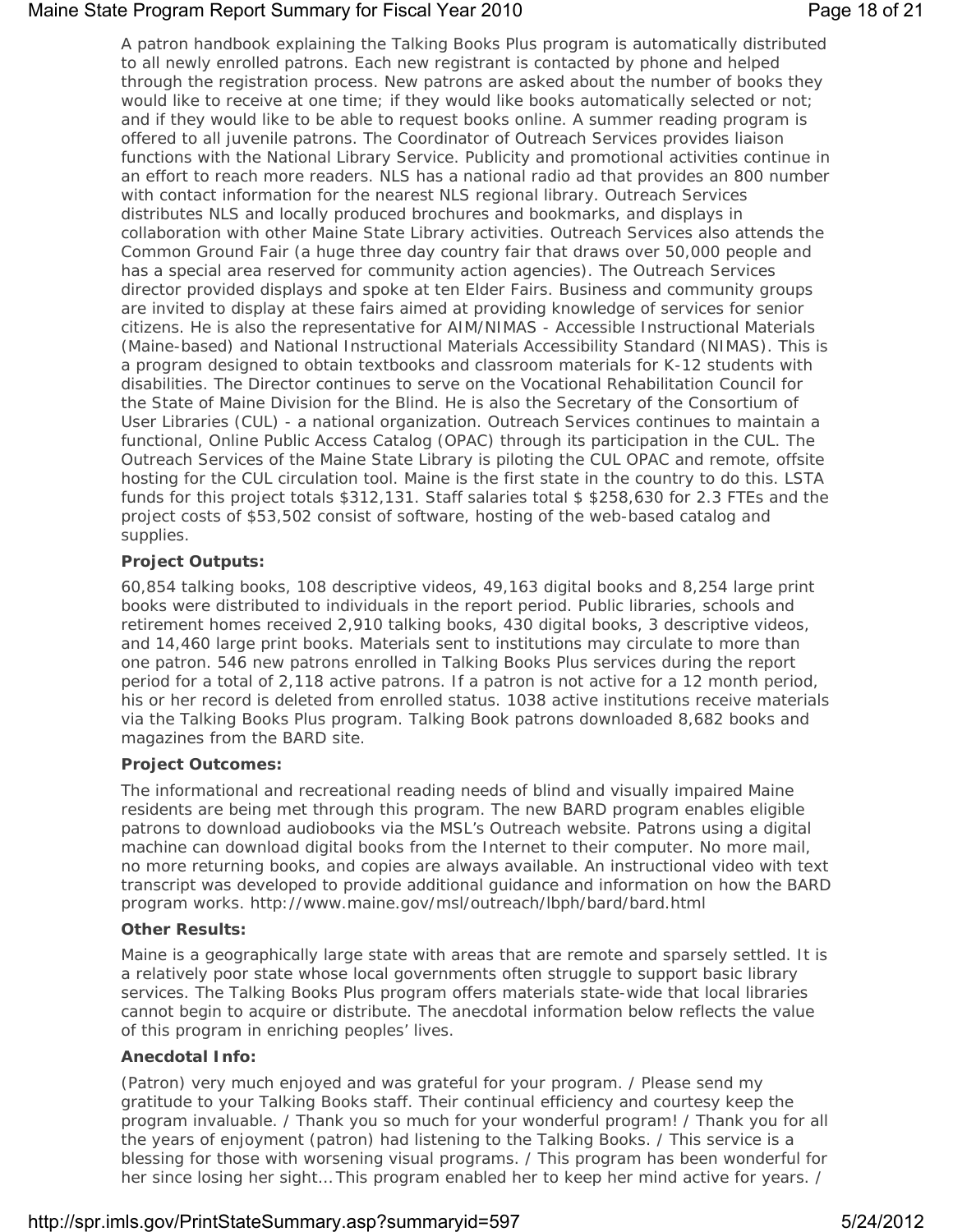## Maine State Program Report Summary for Fiscal Year 2010 **Page 19 of 21** Page 19 of 21

We thank you for the magnificent, thoughtful service. / So many thanks for how you enhance my life, my world, my vistas – I always have tapes, a working machine – magic on the new digital! / Love listening to the books. Wonderful program! / I have received the first book and have tried the new machine. It is amazing. I will look forward to doing more books on this marvelous little machine. / I am 85 years old and almost blind. This program means a great deal to me. Your dedication and devotion is greatly appreciated. / I want to thank you for the service you have provided to my mother. She enjoyed getting the large print books and reading them. / Thanks for sending the new player promptly! I cannot live without books! / Thank you for your kindness in keeping me supplied with (large print) books. They are a blessing to me, a 93 year old man living alone. / Thanks to everyone involved in this important program for the blind. / Many thanks to all of you who make talking books such a wonderful thing for me all year long. / Many thanks for your efforts and dedication. / Thank you for the great service! / I appreciate all the years that you have serviced me and hope to continue benefiting from this service. / This has been a very valuable and enjoyable service for Dad for many years. / I can't say enough times what a wonderful program this is for housebound, visually impaired people. / While she was able, (she) enjoyed many books and greatly appreciated the MSL service. / This is a wonderful service our state offers and I thank you very much. / (My mother) was very blessed to have access to your talking books. Each day, she was able to look forward to listening. Some of the books brought her great joy. Without them, each day would have been an even greater big hole, as the loss of her vision, on top of other difficulties, was a lot to bear. The talking book service is incredibly significant and wonderful. Additionally, the staff have always been generous in spirit, very gracious and kind. / Fascinating! It kept me company during long wakeful nights. Wish I could download into my own dull brain! The new player is perfect! So is your service! / His tapes were the center of the day for him and kept him from going out of his mind… / When I lost the ability to see well or read a regular book my world just about stopped, then someone knew about this service. Thank God. / I could not do very well each day without the digital books. I always get positive feedback from your staff and very prompt and helpful response. / (Patron) spent many hours listening to your tapes. She so appreciated every minute. / Thank you!! I appreciate all you and your staff do to provide me with material.

## **Exemplary Reason:**

| <b>Project Code:</b>                                  | 2010-ME-41406                                                  |
|-------------------------------------------------------|----------------------------------------------------------------|
| <b>Project Title:</b>                                 | <b>Project Number:</b>                                         |
| Van Delivery System                                   | 8                                                              |
| <b>Library Name:</b>                                  | <b>Project Director:</b>                                       |
| Maine State Library                                   | Dean Corner                                                    |
| <b>Phone Number:</b>                                  | Email:                                                         |
| 207-287-5600                                          | dean.corner@maine.gov                                          |
| <b>Library Building:</b>                              |                                                                |
| Maine State Library                                   |                                                                |
| <b>LSTA Funds Expended:</b>                           | <b>Cash Match:</b>                                             |
| \$35,516                                              | \$214,662                                                      |
| <b>In Kind Contributions:</b>                         | <b>Total Cost:</b>                                             |
| \$                                                    | \$250,178                                                      |
| <b>Number of Persons Served:</b>                      |                                                                |
| 855,750                                               |                                                                |
| <b>LSTA Purpose:</b>                                  | <b>State Goal:</b>                                             |
| Services for lifelong learning                        | 1. Partnering for expansion of library<br>resources & services |
| <b>IMLS Primary Performance Category:</b>             | <b>IMLS Secondary Performance Category:</b>                    |
| Provide access to information, resources<br>and ideas | Enhance a lifetime of learning opportunities                   |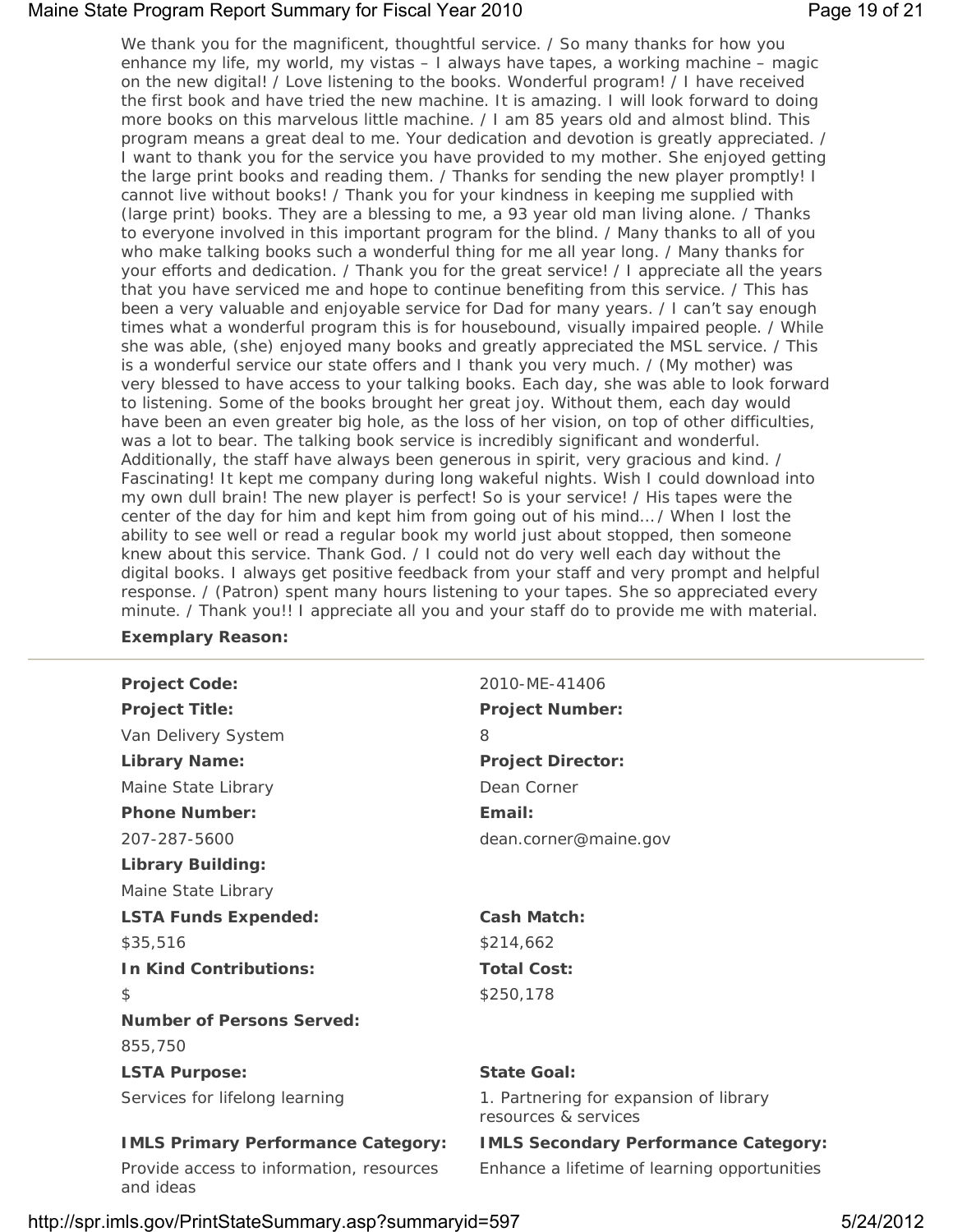## Maine State Program Report Summary for Fiscal Year 2010 **Page 20 of 21** Page 20 of 21

| <b>Primary Users:</b>                                 | <b>Secondary Users:</b>                                                  |
|-------------------------------------------------------|--------------------------------------------------------------------------|
| Adults, Children, Statewide public                    |                                                                          |
| <b>Primary Services:</b>                              | <b>Secondary Services:</b>                                               |
| Information Access and Services,<br>Interlibrary Loan | Reference services, Document and materials<br>delivery, Resource sharing |
| <b>Start Date:</b>                                    | <b>End Date:</b>                                                         |
| 10/1/2009                                             | 9/30/2011                                                                |
| Statewide?                                            | Partnership?                                                             |
| Exemplary?                                            | OBE-Related?                                                             |
| <b>Project Purpose:</b>                               |                                                                          |

The Statewide Interlibrary Loan Van Delivery Service is a voluntary service where participating libraries use a courier to deliver library books and materials to facilitate interlibrary loan and resource sharing throughout the State of Maine.

## **Project Activities/Methods:**

The Maine State Library issues an RFP and contracts with a courier to provide delivery of interlibrary loan materials for Maine libraries. All types of libraries - public, school, academic, special, and medical - are eligible to participate in this voluntary service. Each participating library pays a fee based upon the number of stops per week. All material must be contained in special totes. Freedom Xpress USA, Brewer, Maine, is the current courier; they also provide service for the URSUS consortium (University of Maine campuses, Bangor and Portland Public libraries, the Maine Law and Legislative Reference Library and the Maine State Library) as well as Bates, Bowdoin and Colby Colleges. Open enrollment periods to join the van delivery system are in May and November. Libraries submit an online form to request joining the ILL van delivery service. This form may be found at: http://www.maine.gov/msl/libs/interlib/join.htm Libraries choose the days of the week they want pick up (Mon, Tues, Wed, Thurs, and/or Fri) and provide their library hours. Filling in and submitting this form constitutes a six month commitment to the delivery service. There is an online form for questions related to billing as well as an "edit van delivery information form". Yearly Rate by Number of Stops per Week -- One Stop: \$780.00 Two Stops: \$1560.00 Three Stops: \$2340.00 Four Stops: \$3120.00 Five Stops: \$3900.00 Libraries receive a bill from the Maine State Library at the beginning of each quarter (Jul-Sept; Oct-Dec; Jan-Mar; Apr-June). The bill credits libraries for official State of Maine holidays. If a library's delivery is skipped or a library is not able to receive a delivery due to weather, etc., those credits appear on the following quarter's bill. LSTA funds for this project totals \$35,516. Project costs of \$30,386 was for van delivery service for libraries. Balance of \$5130 was for staff time devoted to this project.

## **Project Outputs:**

154 Maine libraries currently participate in the van delivery system. Approximately 1,180,000 items moved between libraries in 2010. From July 2010 – June 2011 there were a total of 14,127 stops made by the van delivery service to participating libraries. In 2010 the Maine State Library used more federal money to sustain van delivery due to problems sustaining service in Maine under the existing contract.

## **Project Outcomes:**

Interlibrary loans are processed more quickly (as the material is placed in totes rather than being packaged for U.S. mail). The materials reach the requesting library in as few as one or two days rather than up to a week or more, which was often the case when the U.S. postal system was used. Libraries are saving significant money in postage as using the van delivery service not only requires less staff time and provides faster delivery, but is also less expensive than U.S. postage for most libraries (i.e. those that do any amount of ILL). Even with the increase cost of van delivery due to rising gas prices last year the van delivery service was the most cost effective means for libraries to send and receive ILL items. Using the 2010 Annual Report statistics and an average cost of \$2.41 for shipping through USPS the average savings for 27 small libraries participating in 1 day service was over \$1200 per library for the year. Cost savings for these libraries ranged from \$116 to just over \$6,000 – depending on how many items were sent and received. **Other Results:**